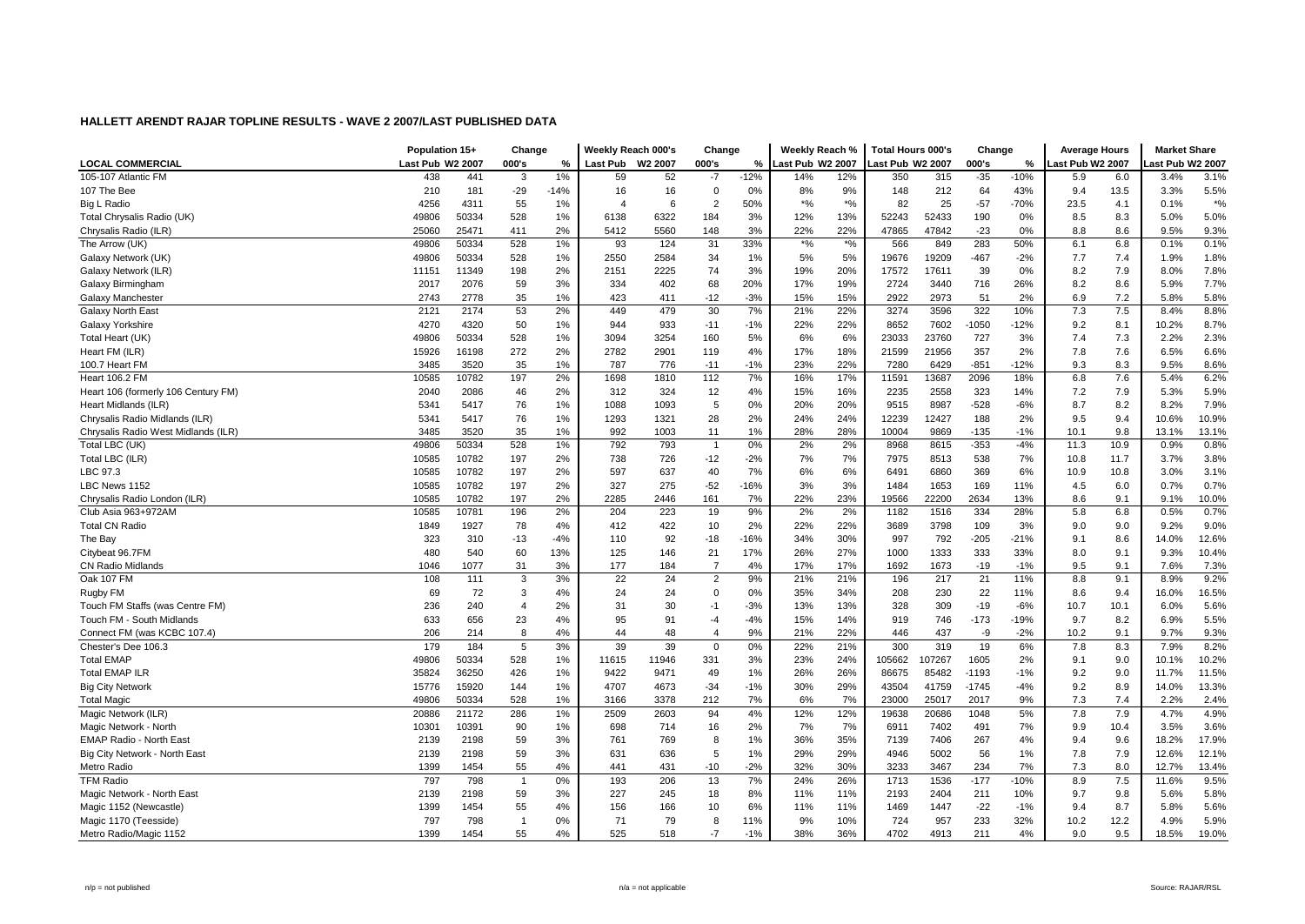|                                          | Population 15+   |       | Change         |       | Weekly Reach 000's |         | Change         |        | Weekly Reach %   |     | <b>Total Hours 000's</b> |       | Change  |        | <b>Average Hours</b> |      | <b>Market Share</b> |                 |
|------------------------------------------|------------------|-------|----------------|-------|--------------------|---------|----------------|--------|------------------|-----|--------------------------|-------|---------|--------|----------------------|------|---------------------|-----------------|
| LOCAL COMMERCIAL                         | Last Pub W2 2007 |       | 000's          | %     | Last Pub           | W2 2007 | 000's          | ℅      | Last Pub W2 2007 |     | ast Pub W2 2007.         |       | 000's   | %      | ast Pub W2 2007      |      |                     | ast Pub W2 2007 |
| TFM Radio/Magic 1170                     | 797              | 798   | -1             | 0%    | 238                | 255     | 17             | 7%     | 30%              | 32% | 2437                     | 2493  | 56      | 2%     | 10.2                 | 9.8  | 16.5%               | 15.4%           |
| <b>EMAP Radio - North West</b>           | 4973             | 5058  | 85             | 2%    | 1415               | 1365    | $-50$          | $-4%$  | 28%              | 27% | 13224                    | 11982 | $-1242$ | $-9%$  | 9.3                  | 8.8  | 13.9%               | 12.2%           |
| Big City Network - North West            | 4867             | 4937  | 70             | 1%    | 1244               | 1202    | -42            | $-3%$  | 26%              | 24% | 10915                    | 9709  | $-1206$ | $-11%$ | 8.8                  | 8.1  | 11.7%               | 10.1%           |
| Radio City 96.7                          | 1782             | 1805  | 23             | 1%    | 458                | 442     | $-16$          | $-3%$  | 26%              | 24% | 4897                     | 4299  | $-598$  | $-12%$ | 10.7                 | 9.7  | 13.1%               | 11.3%           |
| Key 103 (Manchester)                     | 2327             | 2362  | 35             | 2%    | 510                | 502     | -8             | $-2%$  | 22%              | 21% | 3222                     | 3307  | 85      | 3%     | 6.3                  | 6.6  | 7.8%                | 7.7%            |
| 97.4 Rock FM                             | 1346             | 1314  | $-32$          | $-2%$ | 294                | 283     | $-11$          | $-4%$  | 22%              | 22% | 2759                     | 2103  | $-656$  | $-24%$ | 9.4                  | 7.4  | 10.3%               | 8.0%            |
| Magic Network - North West               | 4966             | 5023  | 57             | 1%    | 249                | 237     | $-12$          | $-5%$  | 5%               | 5%  | 2309                     | 2274  | $-35$   | $-2%$  | 9.3                  | 9.6  | 2.4%                | 2.3%            |
| Magic 1548 (Liverpool                    | 1782             | 1805  | 23             | 1%    | 92                 | 100     | 8              | 9%     | 5%               | 6%  | 776                      | 874   | 98      | 13%    | 8.4                  | 8.8  | 2.1%                | 2.3%            |
| Magic 1152 (Manchester)                  | 2327             | 2362  | 35             | 2%    | 105                | 94      | $-11$          | $-10%$ | 5%               | 4%  | 1029                     | 972   | $-57$   | $-6%$  | 9.8                  | 10.3 | 2.5%                | 2.3%            |
| Magic 999 (Preston)                      | 1110             | 1099  | $-11$          | $-1%$ | 52                 | 43      | -9             | $-17%$ | 5%               | 4%  | 504                      | 428   | $-76$   | $-15%$ | 9.7                  | 9.9  | 2.3%                | 2.0%            |
| Key 103/Magic 1152 (Manchester)          | 2327             | 2362  | 35             | 2%    | 592                | 568     | $-24$          | $-4%$  | 25%              | 24% | 4251                     | 4278  | 27      | 1%     | 7.2                  | 7.5  | 10.3%               | 10.0%           |
| Radio City 96.7/Magic 1548               | 1782             | 1805  | 23             | 1%    | 508                | 503     | $-5$           | $-1%$  | 29%              | 28% | 5673                     | 5173  | $-500$  | $-9%$  | 11.2                 | 10.3 | 15.2%               | 13.7%           |
| 97.4 Rock FM/Magic 999                   | 1451             | 1435  | $-16$          | $-1%$ | 336                | 321     | $-15$          | $-4%$  | 23%              | 22% | 3263                     | 2531  | $-732$  | $-22%$ | 9.7                  | 7.9  | 11.3%               | 8.8%            |
| <b>EMAP Radio - Yorkshire</b>            | 3197             | 3169  | $-28$          | $-1%$ | 942                | 929     | $-13$          | $-1%$  | 29%              | 29% | 9118                     | 9224  | 106     | 1%     | 9.7                  | 9.9  | 14.3%               | 14.2%           |
| Big City Network - Yorkshire             | 3197             | 3169  | $-28$          | $-1%$ | 805                | 785     | $-20$          | $-2%$  | 25%              | 25% | 6709                     | 6500  | $-209$  | $-3%$  | 8.3                  | 8.3  | 10.5%               | 10.0%           |
| 96.3 Radio Aire                          | 952              | 940   | $-12$          | $-1%$ | 153                | 134     | $-19$          | $-12%$ | 16%              | 14% | 1222                     | 928   | $-294$  | $-24%$ | 8.0                  | 6.9  | 7.4%                | 5.0%            |
| Hallam FM                                | 1291             | 1310  | 19             | 1%    | 393                | 404     | 11             | 3%     | 30%              | 31% | 3190                     | 3467  | 277     | 9%     | 8.1                  | 8.6  | 12.2%               | 13.1%           |
| 96.9 Viking FM                           | 1123             | 1111  | $-12$          | $-1%$ | 263                | 253     | $-10$          | $-4%$  | 23%              | 23% | 2296                     | 2106  | $-190$  | $-8%$  | 8.7                  | 8.3  | 9.3%                | 8.8%            |
| Magic Network - Yorkshire                | 3197             | 3169  | $-28$          | $-1%$ | 223                | 232     | 9              | 4%     | 7%               | 7%  | 2409                     | 2724  | 315     | 13%    | 10.8                 | 11.8 | 3.8%                | 4.2%            |
| Magic 828 (Leeds)                        | 952              | 940   | $-12$          | $-1%$ | 100                | 91      | -9             | $-9%$  | 11%              | 10% | 1020                     | 1234  | 214     | 21%    | 10.2                 | 13.6 | 6.2%                | 6.6%            |
| Magic AM (Sheffield)                     | 1291             | 1310  | 19             | 1%    | 60                 | 64      | $\overline{4}$ | 7%     | 5%               | 5%  | 642                      | 754   | 112     | 17%    | 10.8                 | 11.8 | 2.5%                | 2.9%            |
| Magic 1161 (Hull)                        | 1123             | 1111  | $-12$          | $-1%$ | 63                 | 77      | 14             | 22%    | 6%               | 7%  | 747                      | 735   | $-12$   | $-2%$  | 11.9                 | 9.5  | 3.0%                | 3.1%            |
| 96.3 Radio Aire/Magic 828                | 952              | 940   | $-12$          | $-1%$ | 228                | 200     | $-28$          | $-12%$ | 24%              | 21% | 2241                     | 2162  | $-79$   | $-4%$  | 9.8                  | 10.8 | 13.7%               | 11.6%           |
| Hallam FM/Magic AM                       | 1291             | 1310  | 19             | 1%    | 420                | 439     | 19             | 5%     | 33%              | 33% | 3832                     | 4221  | 389     | 10%    | 9.1                  | 9.6  | 14.7%               | 16.0%           |
| 96.9 Viking FM/Magic 1161                | 1123             | 1111  | $-12$          | $-1%$ | 298                | 297     | $-1$           | 0%     | 27%              | 27% | 3043                     | 2841  | $-202$  | $-7%$  | 10.2                 | 9.6  | 12.3%               | 11.9%           |
| <b>Total Kerrang!</b>                    | 49806            | 50334 | 528            | 1%    | 1324               | 1478    | 154            | 12%    | 3%               | 3%  | 5870                     | 7167  | 1297    | 22%    | 4.4                  | 4.8  | 0.6%                | 0.7%            |
| Kerrang! 105.2                           | 3484             | 3486  | $\overline{2}$ | 0%    | 352                | 365     | 13             | 4%     | 10%              | 10% | 2031                     | 2456  | 425     | 21%    | 5.8                  | 6.7  | 2.7%                | 3.3%            |
| EMAP Radio London (Magic 105.4/Kiss 100) | 10585            | 10782 | 197            | 2%    | 2735               | 3017    | 282            | 10%    | 26%              | 28% | 21070                    | 23833 | 2763    | 13%    | 7.7                  | 7.9  | 9.8%                | 10.8%           |
| Kiss 100 FM                              | 10585            | 10782 | 197            | 2%    | 1356               | 1515    | 159            | 12%    | 13%              | 14% | 8416                     | 9990  | 1574    | 19%    | 6.2                  | 6.6  | 3.9%                | 4.5%            |
| Magic 105.4                              | 10585            | 10782 | 197            | 2%    | 1806               | 1963    | 157            | 9%     | 17%              | 18% | 12654                    | 13842 | 1188    | 9%     | 7.0                  | 7.1  | 5.9%                | 6.2%            |
| <b>Total Kiss Network</b>                | 49806            | 50334 | 528            | 1%    | 2804               | 2928    | 124            | 4%     | 6%               | 6%  | 15680                    | 16582 | 902     | 6%     | 5.6                  | 5.7  | 1.5%                | 1.6%            |
| <b>Kiss East</b>                         | 1880             | 1976  | 96             | 5%    | 264                | 273     | 9              | 3%     | 14%              | 14% | 1910                     | 2088  | 178     | 9%     | 7.2                  | 7.6  | 4.3%                | 4.6%            |
| <b>Kiss West</b>                         | 2182             | 2273  | 91             | 4%    | 228                | 236     | 8              | 4%     | 10%              | 10% | 1724                     | 1552  | $-172$  | $-10%$ | 7.6                  | 6.6  | 3.5%                | 3.0%            |
| <b>EMAP Total Scotland</b>               | 4223             | 4250  | 27             | 1%    | 1727               | 1723    | $-4$           | 0%     | 41%              | 41% | 20343                    | 19287 | -1056   | $-5%$  | 11.8                 | 11.2 | 23.6%               | 23.6%           |
| <b>EMAP Central Scotland</b>             | 2774             | 2791  | 17             | 1%    | 999                | 988     | $-11$          | $-1%$  | 36%              | 35% | 11613                    | 10620 | $-993$  | $-9%$  | 11.6                 | 10.8 | 20.8%               | 20.3%           |
| <b>Total Radio Clyde</b>                 | 1813             | 1824  | 11             | 1%    | 692                | 684     | $-8$           | $-1%$  | 38%              | 38% | 8122                     | 7224  | $-898$  | $-11%$ | 11.7                 | 10.6 | 22.8%               | 21.0%           |
| Clyde 1 FM                               | 1813             | 1824  | 11             | 1%    | 586                | 586     | $\mathbf 0$    | 0%     | 32%              | 32% | 5512                     | 5039  | $-473$  | $-9%$  | 9.4                  | 8.6  | 15.5%               | 14.7%           |
| Clyde 2                                  | 1813             | 1824  | 11             | 1%    | 270                | 224     | $-46$          | $-17%$ | 15%              | 12% | 2610                     | 2185  | $-425$  | $-16%$ | 9.7                  | 9.7  | 7.3%                | 6.4%            |
| <b>Total Radio Forth</b>                 | 1062             | 1064  | $\overline{2}$ | 0%    | 311                | 308     | $-3$           | $-1%$  | 29%              | 29% | 3491                     | 3396  | $-95$   | $-3%$  | 11.2                 | 11.0 | 15.8%               | 17.1%           |
| ForthOne                                 | 1062             | 1064  | $\overline{2}$ | 0%    | 265                | 260     | -5             | $-2%$  | 25%              | 24% | 2734                     | 2558  | $-176$  | $-6%$  | 10.3                 | 9.8  | 12.4%               | 12.9%           |
| Forth <sub>2</sub>                       | 1062             | 1064  | 2              | 0%    | 103                | 107     | $\overline{4}$ | 4%     | 10%              | 10% | 757                      | 837   | 80      | 11%    | 7.4                  | 7.8  | 3.4%                | 4.2%            |
| C.F.M.Radio                              | 239              | 252   | 13             | 5%    | 97                 | 99      | $\overline{2}$ | 2%     | 41%              | 39% | 996                      | 1083  | 87      | 9%     | 10.2                 | 11.0 | 18.7%               | 19.3%           |
| Moray Firth Radio                        | 245              | 228   | $-17$          | $-7%$ | 112                | 104     | -8             | $-7%$  | 46%              | 46% | 1355                     | 1280  | $-75$   | $-6%$  | 12.1                 | 12.3 | 27.2%               | 26.0%           |
| <b>Total Northsound Radio</b>            | 298              | 298   | $\Omega$       | 0%    | 152                | 160     | 8              | 5%     | 51%              | 54% | 1587                     | 1712  | 125     | 8%     | 10.5                 | 10.7 | 25.4%               | 27.9%           |
| Northsound One                           | 298              | 298   | 0              | 0%    | 126                | 134     | 8              | 6%     | 42%              | 45% | 1182                     | 1252  | 70      | 6%     | 9.4                  | 9.3  | 18.9%               | 20.4%           |
| Northsound Two                           | 298              | 298   | $\mathbf 0$    | 0%    | 53                 | 57      | $\overline{4}$ | 8%     | 18%              | 19% | 405                      | 461   | 56      | 14%    | 7.6                  | 8.0  | 6.5%                | 7.5%            |
| Radio Borders                            | 104              | 105   | $\mathbf 1$    | 1%    | 59                 | 54      | -5             | $-8%$  | 57%              | 51% | 812                      | 657   | $-155$  | $-19%$ | 13.7                 | 12.2 | 36.3%               | 28.8%           |
| <b>Total Radio Tay</b>                   | 361              | 365   | Δ              | 1%    | 163                | 170     | 7              | 4%     | 45%              | 47% | 2307                     | 2302  | $-5$    | 0%     | 14.2                 | 13.6 | 31.0%               | 30.7%           |
| Tay-FM                                   | 361              | 365   | 4              | 1%    | 107                | 109     | 2              | 2%     | 30%              | 30% | 1194                     | 1164  | $-30$   | $-3%$  | 11.2                 | 10.7 | 16.1%               | 15.5%           |
| Radio Tay-AM                             | 361              | 365   | $\overline{4}$ | 1%    | 79                 | 84      | 5              | 6%     | 22%              | 23% | 1113                     | 1138  | 25      | 2%     | 14.0                 | 13.5 | 15.0%               | 15.2%           |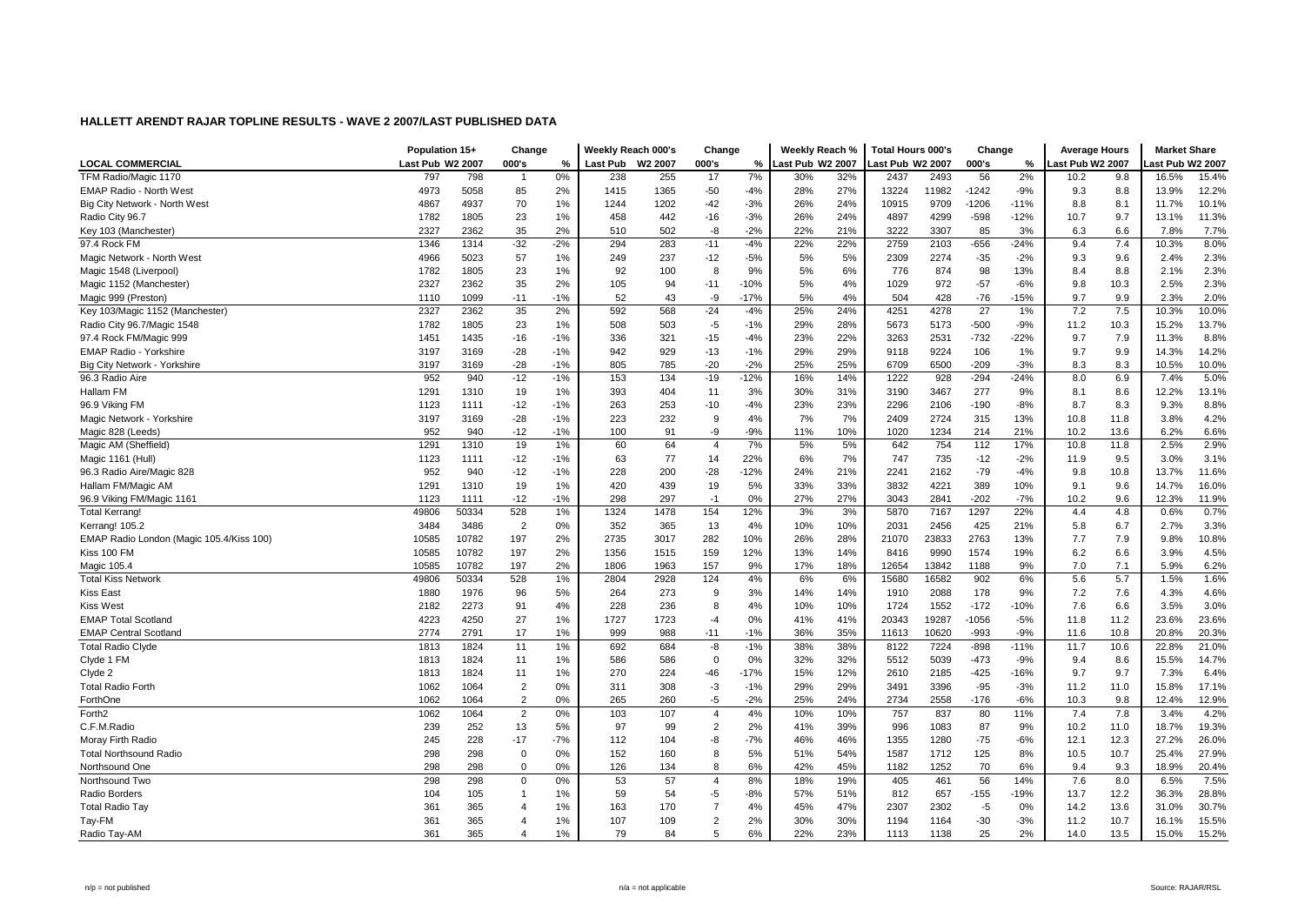|                                      | Population 15+   |       | Change         |        | Weekly Reach 000's |       | Change         |        | Weekly Reach %                   |               | <b>Total Hours 000's</b> |        | Change   |        | <b>Average Hours</b> |      | <b>Market Share</b>                           |                    |
|--------------------------------------|------------------|-------|----------------|--------|--------------------|-------|----------------|--------|----------------------------------|---------------|--------------------------|--------|----------|--------|----------------------|------|-----------------------------------------------|--------------------|
| <b>LOCAL COMMERCIAL</b>              | Last Pub W2 2007 |       | 000's          | %      | Last Pub W2 2007   |       | 000's          | %      | Last Pub W2 2007                 |               | ast Pub W2 2007          |        | 000's    | %      | ast Pub W2 2007      |      | ast Pub W2 2007                               |                    |
| West Sound (inc. West FM)            | 382              | 386   | $\overline{4}$ | 1%     | 159                | 167   | 8              | 5%     | 42%                              | 43%           | 1660                     | 1568   | $-92$    | $-6%$  | 10.5                 | 9.4  | 27.4%                                         | 25.8%              |
| Downtown Radio (DTR) / Cool FM       | 1351             | 1366  | 15             | 1%     | 533                | 558   | 25             | 5%     | 39%                              | 41%           | 5460                     | 5910   | 450      | 8%     | 10.2                 | 10.6 | 19.7%                                         | 19.2%              |
| Cool FM                              | 924              | 935   | 11             | 1%     | 327                | 328   | $\overline{1}$ | 0%     | 35%                              | 35%           | 3021                     | 3034   | 13       | 0%     | 9.2                  | 9.3  | 15.3%                                         | 13.8%              |
| Downtown Radio (DTR)                 | 1351             | 1366  | 15             | 1%     | 256                | 279   | 23             | 9%     | 19%                              | 20%           | 2439                     | 2876   | 437      | 18%    | 9.5                  | 10.3 | 8.8%                                          | 9.3%               |
| Wave 105 FM                          | 1810             | 1693  | $-117$         | $-6%$  | 375                | 360   | $-15$          | $-4%$  | 21%                              | 21%           | 3613                     | 3273   | $-340$   | $-9%$  | 9.6                  | 9.1  | 8.8%                                          | 8.7%               |
| 3FM                                  | 65               | 65    | $\mathbf 0$    | 0%     | 17                 | 17    | $\mathbf 0$    | 0%     | 27%                              | 26%           | 212                      | 188    | $-24$    | $-11%$ | 12.3                 | 11.1 | 13.2%                                         | 12.0%              |
| <b>Total GCap Media UK</b>           | 49806            | 50334 | 528            | 1%     | 15176              | 15185 | 9              | 0%     | 30%                              | 30%           | 137546                   | 134025 | $-3521$  | $-3%$  | 9.1                  | 8.8  | 13.1%                                         | 12.8%              |
| GCap Media - National Brands Total   | 49806            | 50334 | 528            | 1%     | 9199               | 9153  | $-46$          | $-1%$  | 18%                              | 18%           | 70992                    | 71067  | 75       | 0%     | 7.7                  | 7.8  | 6.8%                                          | 6.8%               |
| Classic FM                           | 49806            | 50334 | 528            | 1%     | 6031               | 5704  | $-327$         | $-5%$  | 12%                              | 11%           | 44233                    | 41715  | $-2518$  | $-6%$  | 7.3                  | 7.3  | 4.2%                                          | 4.0%               |
| Chill                                | 49806            | 50334 | 528            | 1%     | 187                | 189   | $\overline{2}$ | 1%     | $*$ %                            | $*$ %         | 820                      | 987    | 167      | 20%    | 4.4                  | 5.2  | 0.1%                                          | 0.1%               |
| Core                                 | 49806            | 50334 | 528            | 1%     | 118                | 126   | 8              | 7%     | $\frac{1}{2}$                    | $\frac{1}{2}$ | 383                      | 492    | 109      | 28%    | 3.3                  | 3.9  | $\boldsymbol{^{*0}}\!\mathstrut_{\mathbf{0}}$ | $\boldsymbol{*}$ % |
| Fun Radio                            | 49806            | 50334 | 528            | 1%     | 37                 | 35    | $-2$           | $-5%$  | $\boldsymbol{^{*0}}\!/\!\!\circ$ | $*9/6$        | 115                      | 118    | 3        | 3%     | 3.1                  | 3.4  | $*$ %                                         | $*9/6$             |
| Life                                 | 49806            | 50334 | 528            | 1%     | 67                 | 112   | 45             | 67%    | $*9/6$                           | $*9/6$        | 449                      | 916    | 467      | 104%   | 6.7                  | 8.2  | $*9/6$                                        | 0.1%               |
| <b>Planet Rock</b>                   | 49806            | 50334 | 528            | 1%     | 498                | 530   | 32             | 6%     | 1%                               | 1%            | 2444                     | 3493   | 1049     | 43%    | 4.9                  | 6.6  | 0.2%                                          | 0.3%               |
| theJazz                              | n/p              | 50334 | n/a            | n/a    | n/p                | 334   | n/a            | n/a    | n/p                              | 1%            | n/p                      | 2340   | n/a      | n/a    | n/p                  | 7.0  | n/p                                           | 0.2%               |
| Total Choice (UK)                    | 49806            | 50334 | 528            | 1%     | 600                | 585   | $-15$          | $-3%$  | $1\%$                            | 1%            | 3930                     | 3963   | 33       | 1%     | 6.5                  | 6.8  | 0.4%                                          | 0.4%               |
| GCap Media Gold Networks UK          | 49806            | 50334 | 528            | 1%     | 1687               | 1512  | $-175$         | $-10%$ | 3%                               | 3%            | 12320                    | 11967  | $-353$   | $-3%$  | 7.3                  | 7.9  | 1.2%                                          | 1.1%               |
| <b>Total Capital Gold Network UK</b> | 49806            | 50334 | 528            | 1%     | 1070               | 926   | $-144$         | $-13%$ | 2%                               | 2%            | 6470                     | 6424   | $-46$    | $-1%$  | 6.0                  | 6.9  | 0.6%                                          | 0.6%               |
| <b>Total Classic Gold Network UK</b> | 49806            | 50334 | 528            | 1%     | 681                | 653   | $-28$          | $-4%$  | 1%                               | 1%            | 5851                     | 5543   | $-308$   | $-5%$  | 8.6                  | 8.5  | 0.6%                                          | 0.5%               |
| GCap Media - Local Brands Total      | 34270            | 34792 | 522            | 2%     | 9308               | 9202  | $-106$         | $-1%$  | 27%                              | 26%           | 85331                    | 81509  | -3822    | $-4%$  | 9.2                  | 8.9  | 11.7%                                         | 11.2%              |
| The One Network                      | 28664            | 29128 | 464            | 2%     | 7366               | 7236  | $-130$         | $-2%$  | 26%                              | 25%           | 64318                    | 60682  | -3636    | $-6%$  | 8.7                  | 8.4  | 10.4%                                         | 9.8%               |
| Beacon FM                            | 1287             | 1292  | 5              | 0%     | 267                | 245   | $-22$          | $-8%$  | 21%                              | 19%           | 2161                     | 1864   | $-297$   | -14%   | 8.1                  | 7.6  | 7.4%                                          | 6.6%               |
| 96.4 BRMB                            | 2029             | 2030  | -1             | 0%     | 428                | 382   | $-46$          | $-11%$ | 21%                              | 19%           | 3441                     | 2401   | $-1040$  | -30%   | 8.0                  | 6.3  | 7.4%                                          | 5.5%               |
| The Buzz 97.1 FM                     | 411              | 437   | 26             | 6%     | 39                 | 50    | 11             | 28%    | 9%                               | 11%           | 235                      | 254    | 19       | 8%     | 6.1                  | 5.1  | 2.9%                                          | 3.0%               |
| 95.8 Capital Radio                   | 10585            | 10782 | 197            | 2%     | 1623               | 1519  | $-104$         | $-6%$  | 15%                              | 14%           | 9919                     | 9085   | $-834$   | $-8%$  | 6.1                  | 6.0  | 4.6%                                          | 4.1%               |
| Champion 103 FM                      | 119              | 122   | 3              | 3%     | 37                 | 34    | $-3$           | $-8%$  | 31%                              | 28%           | 469                      | 432    | $-37$    | $-8%$  | 12.8                 | 12.8 | 17.6%                                         | 16.5%              |
| 96.9 Chiltern FM (Bedford)           | 335              | 386   | 51             | 15%    | 98                 | 101   | 3              | 3%     | 29%                              | 26%           | 847                      | 885    | 38       | 4%     | 8.6                  | 8.7  | 12.3%                                         | 11.1%              |
| 97.6 Chiltern FM (Dunstable/Luton)   | 682              | 731   | 49             | 7%     | 159                | 195   | 36             | 23%    | 23%                              | 27%           | 1205                     | 1768   | 563      | 47%    | 7.6                  | 9.1  | 8.8%                                          | 12.0%              |
| Coast 96.3                           | 235              | 241   | 6              | 3%     | 51                 | 48    | -3             | $-6%$  | 22%                              | 20%           | 393                      | 391    | $-2$     | $-1%$  | 7.7                  | 8.1  | 8.0%                                          | 7.6%               |
| 2CR FM                               | 577              | 599   | 22             | 4%     | 132                | 142   | 10             | 8%     | 23%                              | 24%           | 981                      | 1004   | 23       | 2%     | 7.4                  | 7.1  | 7.0%                                          | 7.2%               |
| Essex FM (inc. Ten-17 FM)            | 1159             | 1186  | 27             | 2%     | 309                | 324   | 15             | 5%     | 27%                              | 27%           | 3445                     | 3181   | $-264$   | $-8%$  | 11.1                 | 9.8  | 12.6%                                         | 11.9%              |
| <b>FOX FM</b>                        | 570              | 647   | 77             | 14%    | 169                | 191   | 22             | 13%    | 30%                              | 30%           | 1346                     | 1458   | 112      | 8%     | 8.0                  | 7.6  | 10.6%                                         | 10.2%              |
| 102.7 Hereward FM                    | 376              | 372   | $-4$           | $-1%$  | 105                | 114   | 9              | 9%     | 28%                              | 31%           | 763                      | 911    | 148      | 19%    | 7.3                  | 8.0  | 8.9%                                          | 11.0%              |
| <b>Horizon Radio</b>                 | 227              | 219   | -8             | $-4%$  | 73                 | 72    | $-1$           | $-1%$  | 32%                              | 33%           | 794                      | 750    | $-44$    | $-6%$  | 10.9                 | 10.4 | 16.8%                                         | 16.1%              |
| Gemini FM Total                      | 508              | 525   | 17             | 3%     | 173                | 182   | 9              | 5%     | 34%                              | 35%           | 1775                     | 1667   | $-108$   | $-6%$  | 10.3                 | 9.2  | 15.8%                                         | 14.6%              |
| Gemini East                          | 286              | 302   | 16             | 6%     | 100                | 102   | $\overline{2}$ | 2%     | 35%                              | 34%           | 1014                     | 887    | $-127$   | $-13%$ | 10.2                 | 8.7  | 15.7%                                         | 13.4%              |
| Gemini West                          | 222              | 224   | $\overline{2}$ | 1%     | 73                 | 79    | 6              | 8%     | 33%                              | 35%           | 761                      | 781    | 20       | 3%     | 10.4                 | 9.8  | 15.9%                                         | 16.3%              |
| <b>GWR FM</b>                        | 1319             | 1279  | $-40$          | $-3%$  | 350                | 344   | -6             | $-2%$  | 27%                              | 27%           | 3954                     | 3890   | $-64$    | $-2%$  | 11.3                 | 11.3 | 13.3%                                         | 13.6%              |
| <b>Invicta FM</b>                    | 1140             | 1147  | $\overline{7}$ | 1%     | 392                | 366   | $-26$          | $-7%$  | 34%                              | 32%           | 3632                     | 3528   | $-104$   | $-3%$  | 9.3                  | 9.6  | 12.8%                                         | 12.5%              |
| Lantern FM 96.2 and 97.3             | 130              | 128   | $-2$           | $-2%$  | 58                 | 53    | $-5$           | $-9%$  | 45%                              | 41%           | 788                      | 710    | $-78$    | $-10%$ | 13.5                 | 13.5 | 22.9%                                         | 21.6%              |
| 105.4 Leicester Sound FM             | 623              | 651   | 28             | 4%     | 154                | 135   | $-19$          | $-12%$ | 25%                              | 21%           | 1209                     | 909    | $-300$   | $-25%$ | 7.8                  | 6.7  | 9.8%                                          | 7.0%               |
| Marcher Sound (formerly MFM 103.4)   | 364              | 374   | 10             | 3%     | 57                 | 62    | 5              | 9%     | 16%                              | 17%           | 789                      | 679    | $-110$   | $-14%$ | 13.8                 | 10.9 | 10.1%                                         | 8.3%               |
| Mercia FM                            | 656              | 725   | 69             | 11%    | 151                | 138   | $-13$          | $-9%$  | 23%                              | 19%           | 1207                     | 1028   | $-179$   | $-15%$ | 8.0                  | 7.5  | 9.4%                                          | 7.0%               |
| Mercury FM (Herts)                   | 317              | 331   | 14             | 4%     | 33                 | 37    | $\overline{4}$ | 12%    | 11%                              | 11%           | 332                      | 332    | $\Omega$ | 0%     | 9.9                  | 9.0  | 4.8%                                          | 4.7%               |
| Mercury FM (Surrey & Sussex)         | 418              | 358   | $-60$          | $-14%$ | 71                 | 70    | $-1$           | $-1%$  | 17%                              | 20%           | 499                      | 600    | 101      | 20%    | 7.0                  | 8.5  | 5.5%                                          | 7.5%               |
| Northants 96                         | 494              | 518   | 24             | 5%     | 134                | 159   | 25             | 19%    | 27%                              | 31%           | 1324                     | 1636   | 312      | 24%    | 9.9                  | 10.3 | 12.6%                                         | 14.2%              |
| Orchard FM                           | 336              | 334   | $-2$           | $-1%$  | 123                | 122   | $-1$           | $-1%$  | 37%                              | 36%           | 1356                     | 1237   | $-119$   | $-9%$  | 11.0                 | 10.2 | 16.1%                                         | 15.2%              |
| 97 FM Plymouth Sound                 | 330              | 330   | $\Omega$       | 0%     | 100                | 102   | $\overline{2}$ | 2%     | 30%                              | 31%           | 818                      | 646    | $-172$   | $-21%$ | 8.2                  | 6.4  | 12.3%                                         | 11.0%              |
| 103.2 Power FM                       | 1088             | 1100  | 12             | 1%     | 254                | 248   | -6             | $-2%$  | 23%                              | 23%           | 2377                     | 2006   | $-371$   | $-16%$ | 9.4                  | 8.1  | 9.7%                                          | 8.3%               |
| Q103                                 | 375              | 449   | 74             | 20%    | 98                 | 90    | -8             | $-8%$  | 26%                              | 20%           | 742                      | 713    | $-29$    | $-4%$  | 7.6                  | 8.0  | 9.7%                                          | 7.9%               |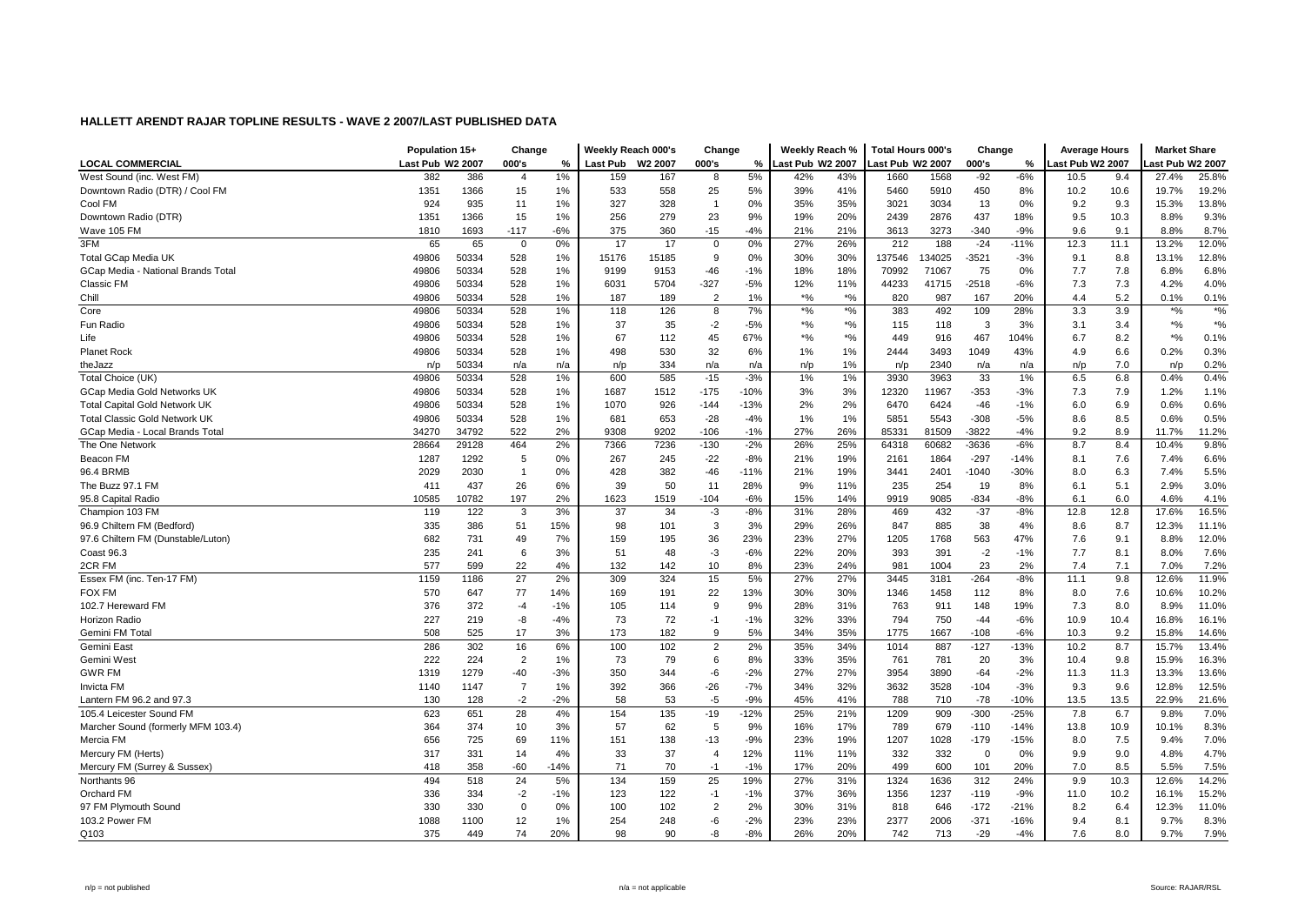|                                                     | Population 15+   |       | Change         |        | Weekly Reach 000's |                | Change         |        | Weekly Reach %   |     | <b>Total Hours 000's</b> |      | Change |        | <b>Average Hours</b> |      | <b>Market Share</b> |       |
|-----------------------------------------------------|------------------|-------|----------------|--------|--------------------|----------------|----------------|--------|------------------|-----|--------------------------|------|--------|--------|----------------------|------|---------------------|-------|
| LOCAL COMMERCIAL                                    | Last Pub W2 2007 |       | 000's          | %      | <b>Last Pub</b>    | W2 2007        | 000's          | %      | Last Pub W2 2007 |     | ast Pub W2 2007.         |      | 000's  | %      | ast Pub W2 2007      |      | ast Pub W2 2007     |       |
| Radio Broadland                                     | 623              | 628   | 5              | 1%     | 190                | 186            | $-4$           | $-2%$  | 31%              | 30% | 2039                     | 1955 | $-84$  | $-4%$  | 10.7                 | 10.5 | 13.3%               | 13.7% |
| RAM FM                                              | 586              | 623   | 37             | 6%     | 123                | 121            | $-2$           | $-2%$  | 21%              | 19% | 1296                     | 1160 | $-136$ | $-10%$ | 10.6                 | 9.6  | 9.7%                | 8.5%  |
| Red Dragon                                          | 929              | 967   | 38             | 4%     | 301                | 297            | $-4$           | $-1%$  | 32%              | 31% | 3276                     | 2602 | $-674$ | $-21%$ | 10.9                 | 8.8  | 15.3%               | 11.3% |
| 102.4 Severn Sound FM                               | 378              | 398   | 20             | 5%     | 103                | 103            | $\mathbf 0$    | 0%     | 27%              | 26% | 939                      | 897  | $-42$  | $-4%$  | 9.1                  | 8.7  | 11.7%               | 10.6% |
| <b>SGR FM Total</b>                                 | 619              | 654   | 35             | 6%     | 176                | 183            | $\overline{7}$ | 4%     | 28%              | 28% | 1348                     | 1540 | 192    | 14%    | 7.7                  | 8.4  | 8.7%                | 9.5%  |
| <b>SGR FM</b>                                       | 507              | 544   | 37             | 7%     | 132                | 140            | 8              | 6%     | 26%              | 26% | 968                      | 1111 | 143    | 15%    | 7.3                  | 7.9  | 7.7%                | 8.3%  |
| <b>SGR Colchester</b>                               | 162              | 174   | 12             | 7%     | 51                 | 53             | $\overline{2}$ | 4%     | 31%              | 31% | 496                      | 576  | 80     | 16%    | 9.8                  | 10.8 | 12.9%               | 13.4% |
| Southern FM                                         | 958              | 995   | 37             | 4%     | 358                | 349            | -9             | $-3%$  | 37%              | 35% | 3585                     | 3479 | $-106$ | $-3%$  | 10.0                 | 10.0 | 15.6%               | 15.3% |
| South Hams Radio                                    | 68               | 65    | $-3$           | $-4%$  | 13                 | 15             | $\overline{2}$ | 15%    | 19%              | 23% | 118                      | 128  | 10     | 8%     | 8.9                  | 8.5  | 7.8%                | 8.8%  |
| 2-TEN FM                                            | 689              | 785   | 96             | 14%    | 217                | 216            | $-1$           | 0%     | 31%              | 27% | 1549                     | 1737 | 188    | 12%    | 7.1                  | 8.1  | 11.0%               | 10.7% |
| 96 Trent FM                                         | 1084             | 1110  | 26             | 2%     | 277                | 306            | 29             | 10%    | 26%              | 28% | 2289                     | 2638 | 349    | 15%    | 8.3                  | 8.6  | 10.0%               | 11.4% |
| Wyvern FM                                           | 481              | 494   | 13             | 3%     | 93                 | 93             | $\mathbf 0$    | 0%     | 19%              | 19% | 805                      | 930  | 125    | 16%    | 8.7                  | 10.0 | 8.6%                | 8.8%  |
| Choice FM London                                    | 10585            | 10782 | 197            | 2%     | 486                | 500            | 14             | 3%     | 5%               | 5%  | 3433                     | 3588 | 155    | 5%     | 7.1                  | 7.2  | 1.6%                | 1.6%  |
| Ocean                                               | 970              | 988   | 18             | 2%     | 176                | 163            | $-13$          | $-7%$  | 18%              | 17% | 1324                     | 1418 | 94     | 7%     | 7.5                  | 8.7  | 6.2%                | 6.6%  |
| GCap Media Gold Networks Combined                   | 28392            | 28818 | 426            | 2%     | 1306               | 1124           | $-182$         | $-14%$ | 5%               | 4%  | 9851                     | 9555 | $-296$ | $-3%$  | 7.5                  | 8.5  | 1.6%                | 1.6%  |
| <b>Capital Gold Network</b>                         | 18508            | 18839 | 331            | 2%     | 856                | 707            | $-149$         | $-17%$ | 5%               | 4%  | 5347                     | 5291 | $-56$  | $-1%$  | 6.2                  | 7.5  | 1.4%                | 1.4%  |
| Capital Gold Birmingham                             | 2029             | 2030  | -1             | 0%     | 46                 | 48             | $\overline{2}$ | 4%     | 2%               | 2%  | 329                      | 338  | 9      | 3%     | 7.1                  | 7.1  | 0.7%                | 0.8%  |
| Capital Gold Hampshire                              | 1088             | 1100  | 12             | 1%     | 37                 | 29             | -8             | $-22%$ | 3%               | 3%  | 367                      | 322  | $-45$  | $-12%$ | 10.0                 | 11.3 | 1.5%                | 1.3%  |
| Capital Gold Kent                                   | 1140             | 1147  | $\overline{7}$ | 1%     | 36                 | 39             | 3              | 8%     | 3%               | 3%  | 382                      | 420  | 38     | 10%    | 10.5                 | 10.8 | 1.4%                | 1.5%  |
| Capital Gold London                                 | 10585            | 10782 | 197            | 2%     | 551                | 373            | $-178$         | $-32%$ | 5%               | 3%  | 2536                     | 3053 | 517    | 20%    | 4.6                  | 8.2  | 1.2%                | 1.4%  |
| Capital Gold Manchester                             | 2303             | 2363  | 60             | 3%     | 65                 | 58             | $-7$           | $-11%$ | 3%               | 2%  | 663                      | 607  | $-56$  | $-8%$  | 10.2                 | 10.5 | 1.6%                | 1.4%  |
| <b>Capital Gold Sussex</b>                          | 958              | 995   | 37             | 4%     | 29                 | 39             | 10             | 34%    | 3%               | 4%  | 150                      | 299  | 149    | 99%    | 5.1                  | 7.8  | 0.7%                | 1.3%  |
| Capital Gold South East Wales                       | 929              | 967   | 38             | 4%     | 31                 | 34             | 3              | 10%    | 3%               | 4%  | 406                      | 605  | 199    | 49%    | 13.2                 | 17.8 | 1.9%                | 2.6%  |
| <b>Classic Gold Network</b>                         | 12791            | 12954 | 163            | 1%     | 459                | 426            | -33            | $-7%$  | 4%               | 3%  | 4504                     | 4264 | $-240$ | $-5%$  | 9.8                  | 10.0 | 1.6%                | 1.5%  |
| Classic Gold Amber Total                            | 1110             | 1168  | 58             | 5%     | 47                 | 49             | $\overline{2}$ | 4%     | 4%               | 4%  | 431                      | 639  | 208    | 48%    | 9.1                  | 13.1 | 1.6%                | 2.3%  |
| Classic Gold Amber (Norfolk)                        | 623              | 628   | 5              | 1%     | 28                 | 24             | $-4$           | $-14%$ | 4%               | 4%  | 264                      | 403  | 139    | 53%    | 9.5                  | 17.1 | 1.7%                | 2.8%  |
| Classic Gold Amber (Suffolk)                        | 507              | 544   | 37             | 7%     | 20                 | 25             | 5              | 25%    | 4%               | 5%  | 169                      | 236  | 67     | 40%    | 8.3                  | 9.3  | 1.3%                | 1.8%  |
| Classic Gold Bedford (792)                          | 605              | 590   | $-15$          | $-2%$  | 20                 | 14             | -6             | $-30%$ | 3%               | 2%  | 176                      | 132  | $-44$  | $-25%$ | 8.6                  | 9.4  | 1.4%                | 1.1%  |
| Classic Gold Berkshire (1431/1485)                  | 689              | 785   | 96             | 14%    | 14                 | 17             | 3              | 21%    | 2%               | 2%  | 135                      | 147  | 12     | 9%     | 9.7                  | 8.8  | 1.0%                | 0.9%  |
| Classic Gold Bristol/Bath/Wiltshire (1260/936/1161) | 1319             | 1279  | $-40$          | $-3%$  | 57                 | 54             | -3             | $-5%$  | 4%               | 4%  | 846                      | 655  | $-191$ | $-23%$ | 14.7                 | 12.2 | 2.8%                | 2.3%  |
| Classic Gold Coventry (1359)                        | 656              | 725   | 69             | 11%    | 26                 | 25             | $-1$           | $-4%$  | 4%               | 3%  | 277                      | 247  | $-30$  | $-11%$ | 10.7                 | 10.0 | 2.2%                | 1.7%  |
| Classic Gold Crawley (1521)                         | 418              | 358   | $-60$          | $-14%$ | $\overline{1}$     | $\overline{4}$ | 3              | 300%   | $*9/6$           | 1%  | 5                        | 47   | 42     | 840%   | 3.6                  | 11.5 | 0.1%                | 0.6%  |
| Classic Gold Derby (GEM)                            | 586              | 623   | 37             | 6%     | 24                 | 19             | $-5$           | $-21%$ | 4%               | 3%  | 202                      | 150  | $-52$  | $-26%$ | 8.3                  | 7.8  | 1.5%                | 1.1%  |
| Classic Gold Devon (666/954)                        | 508              | 525   | 17             | 3%     | 19                 | 17             | $-2$           | $-11%$ | 4%               | 3%  | 201                      | 138  | $-63$  | $-31%$ | 10.6                 | 8.0  | 1.8%                | 1.2%  |
| Classic Gold Dorset (828)                           | 577              | 599   | 22             | 4%     | 29                 | 19             | $-10$          | $-34%$ | 5%               | 3%  | 181                      | 87   | $-94$  | $-52%$ | 6.3                  | 4.7  | 1.3%                | 0.6%  |
| Classic Gold Essex (1359/1431)                      | 1159             | 1186  | 27             | 2%     | 25                 | 27             | $\overline{2}$ | 8%     | 2%               | 2%  | 263                      | 256  | $-7$   | $-3%$  | 10.4                 | 9.3  | 1.0%                | 1.0%  |
| Classic Gold Gloucester (774)                       | 378              | 398   | 20             | 5%     | 20                 | 16             | $-4$           | $-20%$ | 5%               | 4%  | 205                      | 171  | $-34$  | $-17%$ | 10.4                 | 10.8 | 2.5%                | 2.0%  |
| Classic Gold Luton (828)                            | 997              | 1008  | 11             | 1%     | 26                 | 30             | $\overline{4}$ | 15%    | 3%               | 3%  | 229                      | 242  | 13     | 6%     | 8.7                  | 8.1  | 1.1%                | 1.2%  |
| Classic Gold Marcher (1260)                         | 364              | 374   | 10             | 3%     | 19                 | 12             | $-7$           | $-37%$ | 5%               | 3%  | 160                      | 157  | $-3$   | $-2%$  | 8.5                  | 13.4 | 2.0%                | 1.9%  |
| Classic Gold Northampton (1557)                     | 494              | 518   | 24             | 5%     | 28                 | 30             | $\overline{2}$ | 7%     | 6%               | 6%  | 163                      | 221  | 58     | 36%    | 5.9                  | 7.4  | 1.5%                | 1.9%  |
| Classic Gold Nottingham (GEM)                       | 1084             | 1110  | 26             | 2%     | 44                 | 35             | -9             | $-20%$ | 4%               | 3%  | 427                      | 375  | $-52$  | $-12%$ | 9.8                  | 10.7 | 1.9%                | 1.6%  |
| Classic Gold Peterborough (1332)                    | 548              | 561   | 13             | 2%     | 30                 | 29             | $-1$           | $-3%$  | 6%               | 5%  | 333                      | 315  | $-18$  | $-5%$  | 10.9                 | 10.7 | 2.7%                | 2.6%  |
| Classic Gold Plymouth (1152)                        | 330              | 330   | $\mathbf 0$    | 0%     | 9                  | 13             | $\overline{4}$ | 44%    | 3%               | 4%  | 113                      | 137  | 24     | 21%    | 12.2                 | 10.7 | 1.7%                | 2.3%  |
| Classic Gold Wolverhampton (990/1017)               | 1287             | 1292  | 5              | 0%     | 32                 | 26             | $-6$           | $-19%$ | 2%               | 2%  | 240                      | 229  | $-11$  | $-5%$  | 7.5                  | 8.8  | 0.8%                | 0.8%  |
| Total XFM (UK)                                      | 49806            | 50334 | 528            | 1%     | 1157               | 1187           | 30             | 3%     | 2%               | 2%  | 6769                     | 7335 | 566    | 8%     | 5.9                  | 6.2  | 0.6%                | 0.7%  |
| <b>XFM 104.9</b>                                    | 10585            | 10782 | 197            | 2%     | 630                | 617            | $-13$          | $-2%$  | 6%               | 6%  | 3946                     | 4336 | 390    | 10%    | 6.3                  | 7.0  | 1.8%                | 2.0%  |
| <b>XFM Manchester</b>                               | 2743             | 2778  | 35             | 1%     | 113                | 129            | 16             | 14%    | 4%               | 5%  | 579                      | 794  | 215    | 37%    | 5.1                  | 6.1  | 1.2%                | 1.5%  |
| <b>XFM Scotland</b>                                 | 2664             | 2675  | 11             | 0%     | 282                | 266            | $-16$          | $-6%$  | 11%              | 10% | 1624                     | 1482 | $-142$ | $-9%$  | 5.8                  | 5.6  | 3.0%                | 2.9%  |
| <b>XFM Scotland (East)</b>                          | 1133             | 1161  | 28             | 2%     | 123                | 135            | 12             | 10%    | 11%              | 12% | 656                      | 757  | 101    | 15%    | 5.3                  | 5.6  | 2.8%                | 3.5%  |
| <b>XFM Scotland (West)</b>                          | 1665             | 1689  | 24             | 1%     | 177                | 148            | $-29$          | $-16%$ | 11%              | 9%  | 1040                     | 833  | $-207$ | $-20%$ | 5.9                  | 5.6  | 3.1%                | 2.6%  |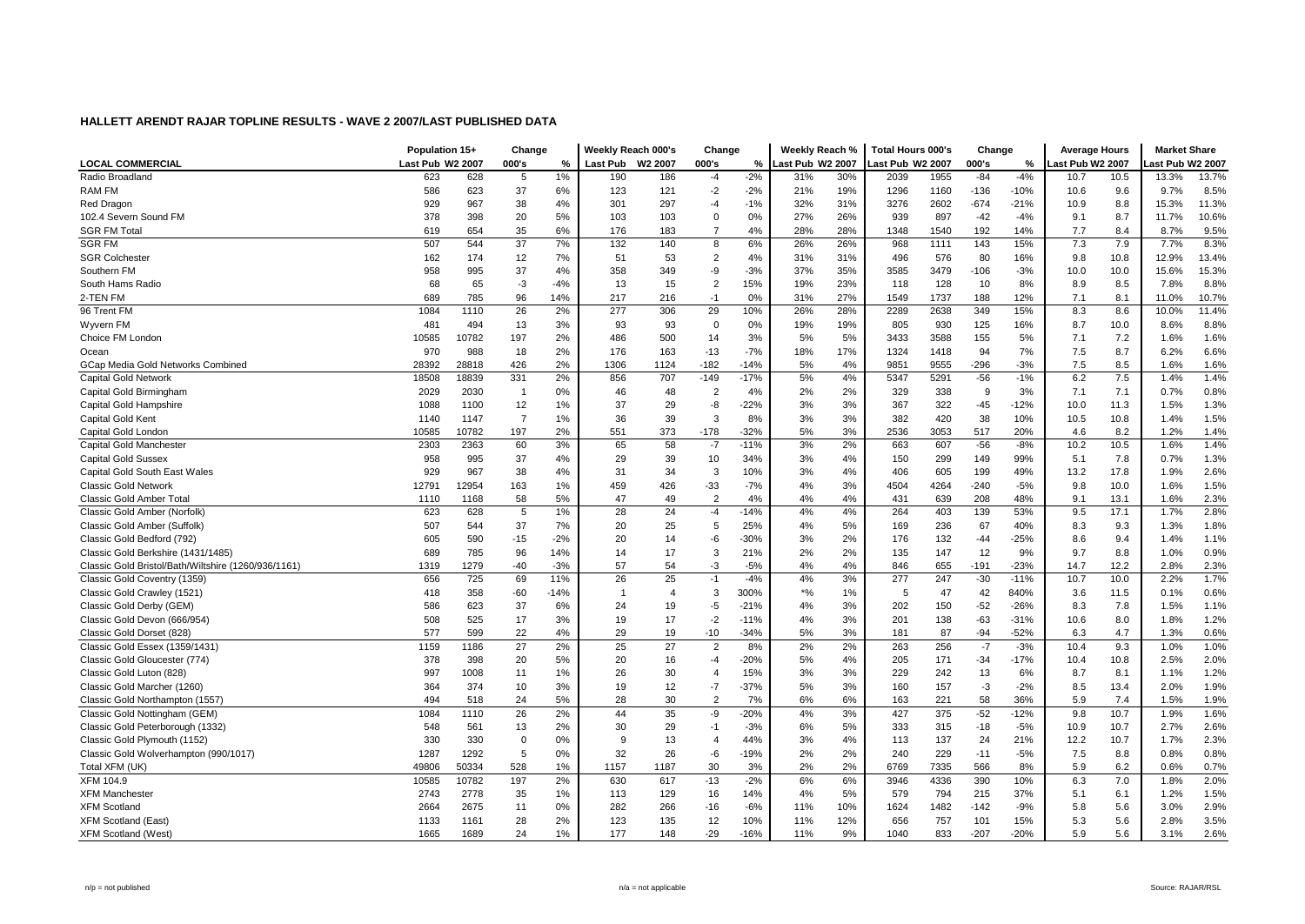|                                                                     | Population 15+   |       | Change         |        | Weekly Reach 000's |         | Change         |        | Weekly Reach %   |     | <b>Total Hours 000's</b> |       | Change        |        | <b>Average Hours</b> |      | <b>Market Share</b> |       |
|---------------------------------------------------------------------|------------------|-------|----------------|--------|--------------------|---------|----------------|--------|------------------|-----|--------------------------|-------|---------------|--------|----------------------|------|---------------------|-------|
| <b>LOCAL COMMERCIAL</b>                                             | Last Pub W2 2007 |       | 000's          | %      | <b>Last Pub</b>    | W2 2007 | 000's          | %      | Last Pub W2 2007 |     | ast Pub W2 2007          |       | 000's         | %      | ast Pub W2 2007      |      | ast Pub W2 2007     |       |
| <b>Total GMG Radio</b>                                              | 49806            | 50334 | 528            | 1%     | 4788               | 5055    | 267            | 6%     | 10%              | 10% | 48038                    | 49400 | 1362          | 3%     | 10.0                 | 9.8  | 4.6%                | 4.7%  |
| <b>Total Real Radio/Century FM</b>                                  | 49806            | 50334 | 528            | 1%     | 2671               | 2746    | 75             | 3%     | 5%               | 5%  | 26087                    | 26249 | 162           | 1%     | 9.8                  | 9.6  | 2.5%                | 2.5%  |
| GMG Radio North West (Century FM (North West)/Smooth Radio (North V | 5405             | 5520  | 115            | 2%     | 1085               | 1215    | 130            | 12%    | 20%              | 22% | 9788                     | 11659 | 1871          | 19%    | 9.0                  | 9.6  | 9.6%                | 10.6% |
| Century FM (North East/North West)                                  | 7256             | 7434  | 178            | 2%     | 1114               | 1113    | $-1$           | 0%     | 15%              | 15% | 8750                     | 8448  | $-302$        | $-3%$  | 7.9                  | 7.6  | 6.3%                | 5.9%  |
| Century FM (North East)                                             | 2121             | 2198  | 77             | 4%     | 453                | 474     | 21             | 5%     | 21%              | 22% | 3959                     | 3529  | $-430$        | $-11%$ | 8.7                  | 7.4  | 10.2%               | 8.5%  |
| Century FM (North East) - North                                     | 1387             | 1444  | 57             | 4%     | 255                | 268     | 13             | 5%     | 18%              | 19% | 2380                     | 2017  | $-363$        | $-15%$ | 9.3                  | 7.5  | 9.4%                | 7.8%  |
| Century FM (North East) - South                                     | 791              | 812   | 21             | 3%     | 211                | 214     | 3              | 1%     | 27%              | 26% | 1806                     | 1588  | $-218$        | $-12%$ | 8.5                  | 7.4  | 12.3%               | 9.7%  |
| Century FM (North West)                                             | 5125             | 5236  | 111            | 2%     | 554                | 718     | 164            | 30%    | 11%              | 14% | 4310                     | 5626  | 1316          | 31%    | 7.8                  | 7.8  | 4.5%                | 5.5%  |
| <b>Total Real Radio</b>                                             | 49806            | 50334 | 528            | 1%     | 1557               | 1637    | 80             | 5%     | 3%               | 3%  | 17307                    | 17801 | 494           | 3%     | 11.1                 | 10.9 | 1.7%                | 1.7%  |
| Real Radio (Scotland/Wales/Yorkshire)                               | 7030             | 7098  | 68             | 1%     | 1399               | 1478    | 79             | 6%     | 20%              | 21% | 16314                    | 16659 | 345           | 2%     | 11.7                 | 11.3 | 11.5%               | 11.7% |
| Real Radio (Scotland)                                               | 2664             | 2615  | $-49$          | $-2%$  | 766                | 771     | 5              | 1%     | 29%              | 29% | 9523                     | 9185  | $-338$        | $-4%$  | 12.4                 | 11.9 | 17.5%               | 18.6% |
| Real Radio (Wales)                                                  | 1661             | 1753  | 92             | 6%     | 342                | 403     | 61             | 18%    | 21%              | 23% | 4044                     | 4294  | 250           | 6%     | 11.8                 | 10.7 | 10.8%               | 10.8% |
| Real Radio (Yorkshire)                                              | 2705             | 2730  | 25             | 1%     | 291                | 305     | 14             | 5%     | 11%              | 11% | 2748                     | 3181  | 433           | 16%    | 9.4                  | 10.4 | 5.5%                | 6.0%  |
| GMG Radio Scotland (Real Radio/96.3 Rock Radio/Smooth Radio (Glasqo | 2851             | 2800  | $-51$          | $-2%$  | 923                | 941     | n/a            | n/a    | 32%              | 34% | 11836                    | 11436 | $-400$        | $-3%$  | 12.8                 | 12.2 | 20.6%               | 21.8% |
| Real Radio (Scotland)/96.3 Rock Radio                               | 2667             | 2615  | $-52$          | $-2%$  | 794                | 805     | 11             | 1%     | 30%              | 31% | 9843                     | 9503  | $-340$        | $-3%$  | 12.4                 | 11.8 | 18.0%               | 19.2% |
| 96.3 Rock Radio                                                     | 695              | 804   | 109            | 16%    | 49                 | 51      | $\overline{2}$ | 4%     | 7%               | 6%  | 291                      | 318   | 27            | 9%     | 6.0                  | 6.2  | 2.4%                | 2.1%  |
| <b>Total Smooth Radio</b>                                           | 49806            | 50334 | 528            | 1%     | 1495               | 2292    | 797            | 53%    | 3%               | 5%  | 11259                    | 21249 | 9990          | 89%    | 7.5                  | 9.3  | 1.1%                | 2.0%  |
| Smooth Radio (London/North West/East Midlands/West Midlands/Glasgov | n/p              | 23565 | n/a            | n/a    | n/p                | 2028    | n/a            | n/a    | n/p              | 9%  | n/p                      | 18781 | n/a           | n/a    | n/p                  | 9.3  | n/p                 | 3.9%  |
| Smooth Radio (East & West Midlands)                                 | 5461             | 5559  | 98             | 2%     | 679                | 716     | 37             | 5%     | 12%              | 13% | 8079                     | 8344  | 265           | 3%     | 11.9                 | 11.7 | 6.8%                | 7.1%  |
| Smooth Radio (East Midlands)                                        | 2032             | 2077  | 45             | 2%     | 227                | 253     | 26             | 11%    | 11%              | 12% | 2196                     | 2271  | 75            | 3%     | 9.7                  | 9.0  | 5.2%                | 5.3%  |
| Smooth Radio (West Midlands)                                        | 3485             | 3520  | 35             | 1%     | 451                | 463     | 12             | 3%     | 13%              | 13% | 5883                     | 6073  | 190           | 3%     | 13.0                 | 13.1 | 7.7%                | 8.1%  |
| Smooth Radio (Glasgow)                                              | 1833             | 1868  | 35             | 2%     | 185                | 192     | $\overline{7}$ | 4%     | 10%              | 10% | 1988                     | 1933  | $-55$         | $-3%$  | 10.8                 | 10.1 | 5.5%                | 5.5%  |
| Smooth Radio (London)                                               | 10585            | 10782 | 197            | 2%     | 473                | 502     | 29             | 6%     | 4%               | 5%  | 3621                     | 3081  | $-540$        | $-15%$ | 7.7                  | 6.1  | 1.7%                | 1.4%  |
| Smooth Radio (North West)                                           | 5405             | 5355  | $-50$          | $-1%$  | 634                | 622     | $-12$          | $-2%$  | 12%              | 12% | 5478                     | 6033  | 555           | 10%    | 8.6                  | 9.7  | 5.3%                | 5.7%  |
| <b>Hertbeat FM</b>                                                  | 246              | 198   | $-48$          | $-20%$ | 24                 | 28      | $\overline{4}$ | 17%    | 10%              | 14% | 171                      | 258   | 87            | 51%    | 7.1                  | 9.3  | 3.3%                | 6.0%  |
| Kingdom FM                                                          | 287              | 289   | $\overline{2}$ | 1%     | 78                 | 73      | $-5$           | $-6%$  | 27%              | 25% | 893                      | 796   | $-97$         | $-11%$ | 11.4                 | 10.9 | 14.4%               | 14.2% |
| kmfm Group                                                          | 980              | 975   | $-5$           | $-1%$  | 192                | 178     | $-14$          | $-7%$  | 20%              | 18% | 1947                     | 1788  | $-159$        | $-8%$  | 10.1                 | 10.0 | 8.0%                | 7.4%  |
| kmfm East                                                           | 459              | 464   | 5              | 1%     | 108                | 109     | -1             | 1%     | 24%              | 23% | 1228                     | 1268  | 40            | 3%     | 11.3                 | 11.6 | 11.1%               | 11.1% |
| kmfm West                                                           | 521              | 511   | $-10$          | $-2%$  | 84                 | 69      | $-15$          | $-18%$ | 16%              | 14% | 719                      | 520   | $-199$        | $-28%$ | 8.6                  | 7.5  | 5.4%                | 4.1%  |
| Lincs FM Group                                                      | 1773             | 2041  | 268            | 15%    | 526                | 622     | 96             | 18%    | 30%              | 30% | 6207                     | 7375  | 1168          | 19%    | 11.8                 | 11.9 | 17.0%               | 17.1% |
| Lincs FM 102.2                                                      | 821              | 879   | 58             | 7%     | 322                | 348     | 26             | 8%     | 39%              | 40% | 4398                     | 4730  | 332           | 8%     | 13.7                 | 13.6 | 24.1%               | 24.1% |
| South & West Yorkshire (Lincs FM Group)                             | 806              | 1030  | 224            | 28%    | 182                | 247     | 65             | 36%    | 23%              | 24% | 1634                     | 2407  | 773           | 47%    | 9.0                  | 9.7  | 10.6%               | 11.6% |
| Dearne FM                                                           | 198              | 224   | 26             | 13%    | 57                 | 61      | $\overline{4}$ | 7%     | 29%              | 27% | 530                      | 512   | $-18$         | $-3%$  | 9.3                  | 8.5  | 14.5%               | 12.1% |
| <b>Ridings FM</b>                                                   | 267              | 292   | 25             | 9%     | 35                 | 34      | $-1$           | $-3%$  | 13%              | 12% | 328                      | 343   | 15            | 5%     | 9.5                  | 10.0 | 6.7%                | 6.0%  |
| Rother FM                                                           | n/p              | 204   | n/a            | n/a    | n/p                | 38      | n/a            | n/a    | n/p              | 19% | n/p                      | 354   | n/a           | n/a    | n/p                  | 9.3  | n/p                 | 8.8%  |
| Trax FM                                                             | 341              | 360   | 19             | 6%     | 101                | 106     | 5              | 5%     | 29%              | 29% | 1004                     | 1046  | 42            | 4%     | 10.0                 | 9.9  | 13.7%               | 14.1% |
| <b>Fosseway Radio</b>                                               | 146              | 147   | -1             | 1%     | 24                 | 25      | $\mathbf{1}$   | 4%     | 17%              | 17% | 185                      | 199   | 14            | 8%     | 7.5                  | 8.0  | 6.2%                | 6.8%  |
| Lite FM                                                             | 181              | 180   | $-1$           | $-1%$  | 30                 | 23      | $-7$           | $-23%$ | 17%              | 13% | 214                      | 159   | $-55$         | $-26%$ | 7.1                  | 6.8  | 5.8%                | 4.3%  |
| The Local Radio Company Group Total                                 | 4031             | 4288  | 257            | 6%     | 907                | 920     | 13             | 1%     | 23%              | 21% | 7582                     | 7681  | 99            | 1%     | 8.4                  | 8.3  | 8.6%                | 8.4%  |
| Alpha 103.2                                                         | 128              | 142   | 14             | 11%    | 26                 | 25      | $-1$           | $-4%$  | 20%              | 18% | 195                      | 204   | 9             | 5%     | 7.5                  | 8.1  | 8.5%                | 7.6%  |
| 107.8 Arrow FM for Hastings                                         | 111              | 111   | $\mathbf 0$    | 0%     | 22                 | 25      | 3              | 14%    | 20%              | 22% | 189                      | 237   | 48            | 25%    | 8.5                  | 9.7  | 6.4%                | 7.8%  |
| Bath FM                                                             | 86               | 100   | 14             | 16%    | 14                 | 18      | $\overline{4}$ | 29%    | 16%              | 18% | 64                       | 105   | 41            | 64%    | 4.7                  | 5.9  | 3.3%                | 4.4%  |
| 2BR                                                                 | 202              | 192   | $-10$          | $-5%$  | 53                 | 56      | 3              | 6%     | 27%              | 29% | 484                      | 534   | 50            | 10%    | 9.0                  | 9.6  | 11.1%               | 13.4% |
| <b>Central FM</b>                                                   | 189              | 212   | 23             | 12%    | 42                 | 41      | $-1$           | $-2%$  | 22%              | 19% | 268                      | 260   | -8            | $-3%$  | 6.3                  | 6.4  | 6.8%                | 6.3%  |
| 107.9 Dune FM                                                       | 216              | 207   | -9             | $-4%$  | 26                 | 27      |                | 4%     | 12%              | 13% | 249                      | 183   | $-66$         | $-27%$ | 9.5                  | 6.9  | 5.4%                | 4.1%  |
| Durham FM                                                           | 247              | 247   | $\mathbf 0$    | 0%     | 27                 | 25      | $-2$           | $-7%$  | 11%              | 10% | 218                      | 188   | $-30$         | $-14%$ | 8.2                  | 7.4  | 4.6%                | 4.0%  |
| Fire 107.6 FM                                                       | 280              | 285   | 5              | 2%     | 39                 | 46      | $\overline{7}$ | 18%    | 14%              | 16% | 254                      | 248   | -6            | $-2%$  | 6.4                  | 5.4  | 3.9%                | 4.0%  |
| Huddersfield's Home 107.9                                           | 183              | 197   | 14             | 8%     | 17                 | 20      | 3              | 18%    | 10%              | 10% | 91                       | 116   | 25            | 27%    | 5.2                  | 5.9  | 2.8%                | 3.3%  |
| <b>IOW Radio</b>                                                    | 119              | 122   | 3              | 3%     | 47                 | 49      | $\overline{2}$ | 4%     | 40%              | 40% | 355                      | 382   | 27            | 8%     | 7.5                  | 7.8  | 12.6%               | 13.6% |
| <b>Ivel FM</b>                                                      | 133              | 131   | $-2$           | $-2%$  | 34                 | 32      | $-2$           | $-6%$  | 25%              | 25% | 281                      | 283   | $\mathcal{P}$ | 1%     | 8.3                  | 8.8  | 8.8%                | 9.2%  |
|                                                                     |                  |       |                |        |                    |         |                |        |                  |     |                          |       |               |        |                      |      |                     |       |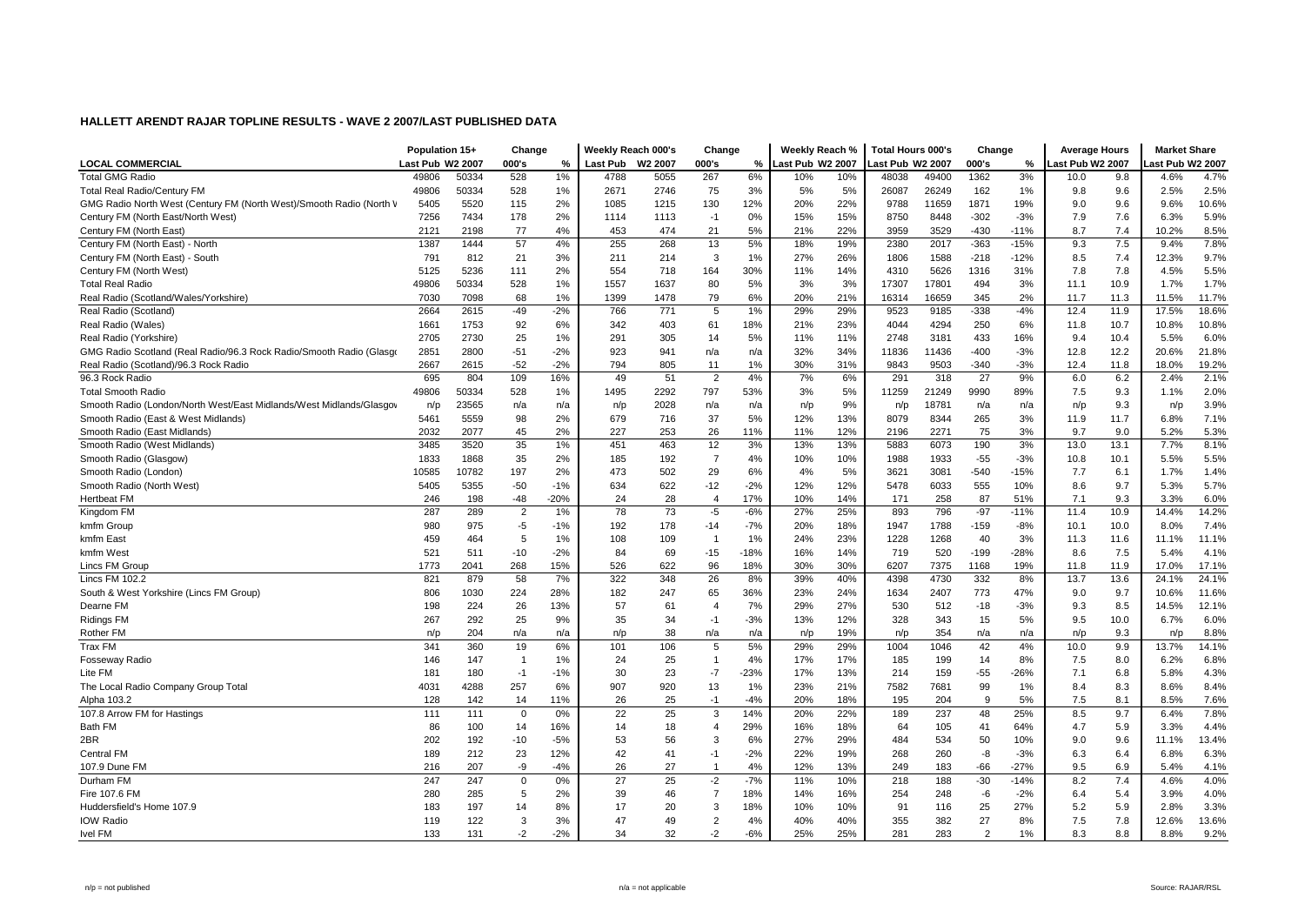|                                                      | Population 15+   |       | Change         |        | Weekly Reach 000's |     | Change         |        | Weekly Reach %   |     | <b>Total Hours 000's</b> |      | Change         |        | <b>Average Hours</b> |      | <b>Market Share</b> |       |
|------------------------------------------------------|------------------|-------|----------------|--------|--------------------|-----|----------------|--------|------------------|-----|--------------------------|------|----------------|--------|----------------------|------|---------------------|-------|
| <b>LOCAL COMMERCIAL</b>                              | Last Pub W2 2007 |       | 000's          | %      | Last Pub W2 2007   |     | 000's          | %      | Last Pub W2 2007 |     | ast Pub W2 2007          |      | 000's          | %      | Last Pub W2 2007     |      | ast Pub W2 2007     |       |
| Minster FM                                           | 428              | 321   | $-107$         | $-25%$ | 133                | 93  | $-40$          | $-30%$ | 31%              | 29% | 989                      | 706  | $-283$         | $-29%$ | 7.5                  | 7.6  | 10.5%               | 10.0% |
| <b>Total Mix</b>                                     | 246              | 251   | 5              | 2%     | 58                 | 58  | $\mathbf 0$    | 0%     | 24%              | 23% | 484                      | 465  | $-19$          | -4%    | 8.3                  | 8.0  | 9.8%                | 9.1%  |
| <b>Mix 96</b>                                        | 130              | 118   | $-12$          | $-9%$  | 40                 | 39  | $-1$           | $-3%$  | 31%              | 33% | 374                      | 330  | $-44$          | $-12%$ | 9.3                  | 8.4  | 13.5%               | 12.9% |
| <b>Mix 107</b>                                       | 117              | 133   | 16             | 14%    | 18                 | 19  | -1             | 6%     | 15%              | 14% | 110                      | 134  | 24             | 22%    | 6.2                  | 7.1  | 5.1%                | 5.3%  |
| 107.4 The Quay                                       | 282              | 361   | 79             | 28%    | 40                 | 46  | 6              | 15%    | 14%              | 13% | 273                      | 360  | 87             | 32%    | 6.8                  | 7.8  | 4.5%                | 4.4%  |
| 106.9 Silk FM                                        | 167              | 177   | 10             | 6%     | 33                 | 31  | $-2$           | $-6%$  | 20%              | 17% | 215                      | 166  | $-49$          | $-23%$ | 6.5                  | 5.4  | 6.6%                | 4.9%  |
| 107.5 Sovereign Radio                                | 154              | 147   | $-7$           | $-5%$  | 31                 | 29  | -2             | $-6%$  | 20%              | 20% | 234                      | 190  | $-44$          | $-19%$ | 7.4                  | 6.5  | 6.0%                | 5.4%  |
| Spire FM                                             | 100              | 112   | 12             | 12%    | 43                 | 45  | $\overline{2}$ | 5%     | 43%              | 40% | 427                      | 487  | 60             | 14%    | 10.0                 | 10.8 | 18.4%               | 19.5% |
| Spirit FM                                            | 177              | 206   | 29             | 16%    | 42                 | 45  | 3              | 7%     | 24%              | 22% | 315                      | 363  | 48             | 15%    | 7.5                  | 8.1  | 8.9%                | 8.8%  |
| 97.2 Stray FM                                        | 145              | 142   | $-3$           | $-2%$  | 46                 | 44  | -2             | $-4%$  | 32%              | 31% | 381                      | 441  | 60             | 16%    | 8.4                  | 9.9  | 11.6%               | 13.5% |
| Sun FM                                               | 237              | 271   | 34             | 14%    | 63                 | 67  | $\overline{4}$ | 6%     | 26%              | 25% | 455                      | 539  | 84             | 18%    | 7.3                  | 8.0  | 11.0%               | 11.1% |
| 3TR                                                  | 92               | 66    | $-26$          | $-28%$ | 16                 | 13  | -3             | $-19%$ | 18%              | 20% | 228                      | 152  | $-76$          | $-33%$ | 14.0                 | 11.4 | 10.6%               | 11.2% |
| Vale FM                                              | 51               | 56    | 5              | 10%    | 13                 | 12  | $-1$           | $-8%$  | 26%              | 21% | 119                      | 116  | $-3$           | $-3%$  | 8.8                  | 9.6  | 9.3%                | 8.8%  |
| Wessex FM                                            | 120              | 120   | $\Omega$       | 0%     | 42                 | 41  | $-1$           | $-2%$  | 35%              | 35% | 364                      | 350  | $-14$          | $-4%$  | 8.7                  | 8.4  | 12.4%               | 12.9% |
| Yorkshire Coast Radio                                | n/p              | 113   | n/a            | n/a    | n/p                | 47  | n/a            | n/a    | n/p              | 42% | n/p                      | 450  | n/a            | n/a    | n/p                  | 9.5  | n/p                 | 19.9% |
| Radio Mansfield 103.2                                | 139              | 149   | 10             | 7%     | 38                 | 44  | 6              | 16%    | 28%              | 30% | 370                      | 380  | 10             | 3%     | 9.7                  | 8.6  | 10.8%               | 11.5% |
| Manx Radio                                           | 65               | 65    | 0              | 0%     | 37                 | 38  |                | 3%     | 58%              | 58% | 524                      | 566  | 42             | 8%     | 14.1                 | 15.0 | 32.6%               | 36.3% |
| 106.7 Merseyside's KCR FM (formerly The Rocket)      | 216              | 291   | 75             | 35%    | -9                 | 11  | $\overline{2}$ | 22%    | 4%               | 4%  | 105                      | 157  | 52             | 50%    | 11.5                 | 14.3 | 2.3%                | 2.5%  |
| Original 106fm (Solent)                              | 1619             | 1625  | 6              | 0%     | 27                 | 32  | 5              | 19%    | 2%               | 2%  | 209                      | 172  | $-37$          | $-18%$ | 7.6                  | 5.3  | 0.6%                | 0.5%  |
| Oxford's FM107.9 (formerly Passion 107.9)            | 238              | 213   | $-25$          | $-11%$ | 23                 | 14  | -9             | $-39%$ | 10%              | 6%  | 97                       | 74   | $-23$          | $-24%$ | 4.3                  | 5.3  | 2.0%                | 1.8%  |
| Premier Christian Radio                              | 10585            | 10782 | 197            | 2%     | 133                | 163 | 30             | 23%    | 1%               | 2%  | 1728                     | 1662 | $-66$          | $-4%$  | 13.0                 | 10.2 | 0.8%                | 0.7%  |
| Q102.9FM/Q97.2FM/Q101.2FM                            | 279              | 289   | 10             | 4%     | 76                 | 81  | 5              | 7%     | 27%              | 28% | 815                      | 708  | $-107$         | $-13%$ | 10.7                 | 8.7  | 16.3%               | 12.6% |
| Reading 107 FM                                       | 260              | 271   | 11             | 4%     | 42                 | 48  | 6              | 14%    | 16%              | 18% | 258                      | 307  | 49             | 19%    | 6.2                  | 6.4  | 5.4%                | 6.0%  |
| The Saint 107.8 FM                                   | 263              | 393   | 130            | 49%    | 25                 | 37  | 12             | 48%    | 10%              | 10% | 151                      | 239  | 88             | 58%    | 6.0                  | 6.4  | 2.8%                | 2.7%  |
| Six FM                                               | 106              | 85    | $-21$          | $-20%$ | 24                 | 22  | $-2$           | $-8%$  | 23%              | 26% | 247                      | 191  | -56            | -23%   | 10.1                 | 8.8  | 12.7%               | 12.3% |
| The Sunrise Group                                    | 49806            | 50334 | 528            | 1%     | 475                | 584 | 109            | 23%    | 1%               | 1%  | 4588                     | 4849 | 261            | 6%     | 9.7                  | 8.3  | 0.4%                | 0.5%  |
| Kismat Radio 1035 (Greater London)                   | 10585            | 10782 | 197            | 2%     | 98                 | 66  | $-32$          | -33%   | 1%               | 1%  | 1023                     | 519  | $-504$         | -49%   | 10.5                 | 7.8  | 0.5%                | 0.2%  |
| Sunrise Radio (Greater London)                       | 10585            | 10782 | 197            | 2%     | 379                | 425 | 46             | 12%    | 4%               | 4%  | 3073                     | 3549 | 476            | 15%    | 8.1                  | 8.3  | 1.4%                | 1.6%  |
| <b>Sunrise Radio National</b>                        | 49806            | 50334 | 528            | 1%     | 466                | 571 | 105            | 23%    | 1%               | 1%  | 3565                     | 4330 | 765            | 21%    | 7.6                  | 7.6  | 0.3%                | 0.4%  |
| The London Media Company                             | 1216             | 1409  | 193            | 16%    | 65                 | 82  | 17             | 26%    | 5%               | 6%  | 559                      | 725  | 166            | 30%    | 8.6                  | 8.9  | 2.1%                | 2.4%  |
| Time 106.6 FM (formerly Star 106.6 Slough)           | 218              | 275   | 57             | 26%    | 27                 | 24  | $-3$           | $-11%$ | 12%              | 9%  | 216                      | 165  | $-51$          | $-24%$ | 8.1                  | 6.9  | 4.9%                | 2.6%  |
| Time FM 106.8                                        | 492              | 524   | 32             | 7%     | 13                 | 16  | 3              | 23%    | 3%               | 3%  | 57                       | 74   | 17             | 30%    | 4.2                  | 4.7  | 0.6%                | 0.7%  |
| Time FM 107.3                                        | 301              | 303   | $\overline{2}$ | 1%     | 5                  | 6   |                | 20%    | 2%               | 2%  | 34                       | 40   | 6              | 18%    | 7.0                  | 7.2  | 0.5%                | 0.6%  |
| Time FM 107.5                                        | 295              | 395   | 100            | 34%    | 22                 | 26  | $\overline{4}$ | 18%    | 7%               | 6%  | 195                      | 274  | 79             | 41%    | 9.1                  | 10.7 | 3.2%                | 3.6%  |
| <b>Tindle Radio Group</b>                            | 1021             | 1540  | 519            | 51%    | 253                | 309 | 56             | 22%    | 25%              | 20% | 2647                     | 3107 | 460            | 17%    | 10.5                 | 10.1 | 11.5%               | 8.8%  |
| 103.4 The Beach                                      | 148              | 175   | 27             | 18%    | 49                 | 55  | 6              | 12%    | 33%              | 31% | 598                      | 626  | 28             | 5%     | 12.1                 | 11.4 | 18.7%               | 17.4% |
| Channel 103 FM                                       | 73               | 73    | $\Omega$       | 0%     | 37                 | 35  | $-2$           | $-5%$  | 50%              | 49% | 393                      | 365  | $-28$          | $-7%$  | 10.7                 | 10.3 | 24.9%               | 23.1% |
| Delta FM                                             | 92               | 94    | $\overline{2}$ | 2%     | 20                 | 18  | $-2$           | $-10%$ | 22%              | 19% | 168                      | 167  | $-1$           | $-1%$  | 8.3                  | 9.4  | 8.8%                | 8.2%  |
| Dream 100 (Colchester)/Dream 107.7 FM (Chelmsford)   | 368              | 401   | 33             | 9%     | 62                 | 64  | $\overline{2}$ | 3%     | 17%              | 16% | 740                      | 720  | $-20$          | $-3%$  | 11.9                 | 11.3 | 8.6%                | 7.6%  |
| Dream 100                                            | 163              | 179   | 16             | 10%    | 49                 | 48  | $-1$           | $-2%$  | 30%              | 27% | 631                      | 615  | $-16$          | $-3%$  | 12.8                 | 12.7 | 15.4%               | 14.3% |
| Dream 107.7 FM                                       | 206              | 222   | 16             | 8%     | 13                 | 15  | $\overline{2}$ | 15%    | 6%               | 7%  | 109                      | 105  | $-4$           | $-4%$  | 8.3                  | 6.9  | 2.4%                | 2.0%  |
| Island FM 104.7                                      | 50               | 50    | $\overline{0}$ | 0%     | 25                 | 24  | $-1$           | $-4%$  | 51%              | 48% | 293                      | 336  | 43             | 15%    | 11.6                 | 14.0 | 32.2%               | 34.6% |
| Kick and Kestre                                      | 221              | 216   | -5             | $-2%$  | 52                 | 52  | $\mathbf 0$    | 0%     | 24%              | 24% | 424                      | 442  | 18             | 4%     | 8.2                  | 8.4  | 7.7%                | 8.4%  |
| <b>Kestrel FM</b>                                    | 133              | 131   | $-2$           | $-2%$  | 34                 | 33  | $-1$           | $-3%$  | 25%              | 25% | 266                      | 300  | 34             | 13%    | 7.9                  | 9.0  | 8.1%                | 9.5%  |
| Kick FM                                              | 90               | 84    | -6             | $-7%$  | 18                 | 19  |                | 6%     | 21%              | 23% | 158                      | 142  | $-16$          | $-10%$ | 8.6                  | 7.4  | 6.8%                | 6.7%  |
| North Norfolk Radio                                  | n/p              | 90    | n/a            | n/a    | n/p                | 18  | n/a            | n/a    | n/p              | 20% | n/p                      | 170  | n/a            | n/a    | n/p                  | 9.4  | n/p                 | 7.6%  |
| 99.9 Radio Norwich                                   | 483              | 490   | $\overline{7}$ | 1%     | 35                 | 38  | 3              | 9%     | 7%               | 8%  | 211                      | 273  | 62             | 29%    | 6.1                  | 7.2  | 1.9%                | 2.5%  |
| Win 107.2                                            | 69               | 127   | 58             | 84%    | $\overline{7}$     | 9   | $\overline{2}$ | 29%    | 10%              | 7%  | 32                       | 30   | $-2$           | $-6%$  | 4.7                  | 3.5  | 2.3%                | 1.1%  |
| Town 102 FM                                          | n/p              | 290   | n/a            | n/a    | n/p                | 35  | n/a            | n/a    | n/p              | 12% | n/p                      | 286  | n/a            | n/a    | n/p                  | 8.2  | n/p                 | 4.3%  |
| Town and Country Broadcasting (South and West Wales) | 375              | 334   | $-41$          | $-11%$ | 116                | 117 | - 1            | 1%     | 31%              | 35% | 1271                     | 1278 | $\overline{7}$ | 1%     | 11.0                 | 10.9 | 15.5%               | 18.0% |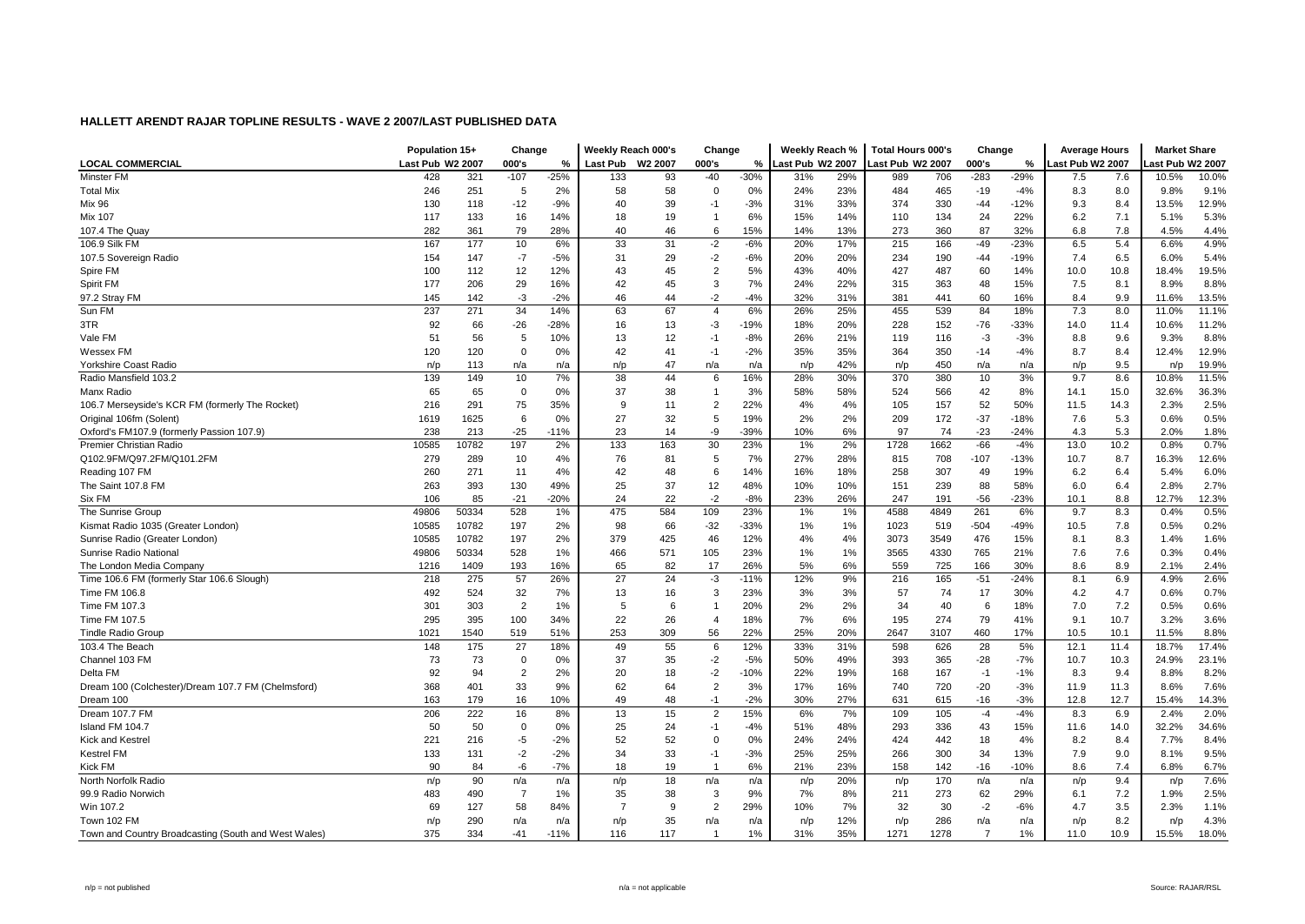|                                      | Population 15+   |       | Change         |        | Weekly Reach 000's |      | Change                |        | Weekly Reach %   |     | <b>Total Hours 000's</b> |       | Change |        | <b>Average Hours</b> |      | <b>Market Share</b> |       |
|--------------------------------------|------------------|-------|----------------|--------|--------------------|------|-----------------------|--------|------------------|-----|--------------------------|-------|--------|--------|----------------------|------|---------------------|-------|
| <b>LOCAL COMMERCIAL</b>              | Last Pub W2 2007 |       | 000's          | %      | Last Pub W2 2007   |      | 000's                 | %      | ast Pub W2 2007. |     | Last Pub W2 2007         |       | 000's  | %      | Last Pub W2 2007     |      | ast Pub W2 2007.    |       |
| 106.3 Bridge FM                      | 160              | 118   | $-42$          | $-26%$ | 33                 | 36   | 3                     | 9%     | 21%              | 30% | 300                      | 390   | 90     | 30%    | 9.1                  | 10.9 | 8.7%                | 15.4% |
| 97.1 Radio Carmarthenshire           | 124              | 125   | - 1            | 1%     | 36                 | 37   | $\mathbf{1}$          | 3%     | 29%              | 29% | 352                      | 335   | $-17$  | $-5%$  | 9.8                  | 9.2  | 12.5%               | 12.2% |
| 102.5 Radio Pembrokeshire            | 90               | 91    | $\overline{1}$ | 1%     | 47                 | 45   | $-2$                  | $-4%$  | 51%              | 49% | 619                      | 552   | $-67$  | $-11%$ | 13.3                 | 12.3 | 32.8%               | 30.7% |
| <b>Total UKRD</b>                    | 2680             | 2749  | 69             | 3%     | 463                | 439  | $-24$                 | $-5%$  | 17%              | 16% | 4098                     | 3899  | $-199$ | $-5%$  | 8.9                  | 8.9  | 7.3%                | 6.9%  |
| Pirate FM                            | 461              | 465   | $\overline{4}$ | 1%     | 136                | 139  | 3                     | 2%     | 29%              | 30% | 1450                     | 1508  | 58     | 4%     | 10.7                 | 10.9 | 13.6%               | 14.1% |
| <b>Star Radio West</b>               | 719              | 731   | 12             | 2%     | 74                 | 52   | $-22$                 | $-30%$ | 10%              | 7%  | 729                      | 528   | $-201$ | $-28%$ | 9.8                  | 10.1 | 4.6%                | 3.2%  |
| Star Radio in Bristol                | 451              | 447   | $-4$           | $-1%$  | 35                 | 23   | $-12$                 | $-34%$ | 8%               | 5%  | 321                      | 221   | $-100$ | $-31%$ | 9.2                  | 9.6  | 3.3%                | 2.2%  |
| Star Radio in Cheltenham             | 143              | 158   | 15             | 10%    | 15                 | 10   | $-5$                  | $-33%$ | 11%              | 6%  | 132                      | 97    | $-35$  | $-27%$ | 8.7                  | 9.6  | 4.1%                | 2.7%  |
| Star Radio in North Somerset         | 125              | 127   | $\overline{2}$ | 2%     | 24                 | 25   | $\overline{1}$        | 4%     | 19%              | 20% | 252                      | 296   | 44     | 17%    | 10.6                 | 11.6 | 8.1%                | 9.5%  |
| The County Sound Radio Network       | 547              | 571   | 24             | 4%     | 133                | 140  |                       | 5%     | 24%              | 25% | 1037                     | 1064  | 27     | 3%     | 7.8                  | 7.6  | 8.9%                | 9.0%  |
| County Sound 1566                    | 547              | 571   | 24             | 4%     | 14                 | 15   | $\overline{1}$        | 7%     | 3%               | 3%  | 128                      | 152   | 24     | 19%    | 9.2                  | 10.4 | 1.1%                | 1.3%  |
| 96.4 The Eagle                       | 547              | 571   | 24             | 4%     | 123                | 127  | $\boldsymbol{\Delta}$ | 3%     | 23%              | 22% | 910                      | 913   | 3      | 0%     | 7.4                  | 7.2  | 7.8%                | 7.7%  |
| <b>Total UKRD East</b>               | 456              | 484   | 28             | 6%     | 87                 | 79   | -8                    | $-9%$  | 19%              | 16% | 731                      | 689   | $-42$  | $-6%$  | 8.4                  | 8.7  | 7.1%                | 6.6%  |
| Fen Radio 107.5                      | 70               | 78    | 8              | 11%    | 17                 | 16   | $-1$                  | $-6%$  | 25%              | 21% | 166                      | 171   | 5      | 3%     | 9.7                  | 10.4 | 8.4%                | 7.8%  |
| <b>KL.FM 96.7</b>                    | 136              | 146   | 10             | 7%     | 46                 | 46   | $\Omega$              | 0%     | 34%              | 31% | 435                      | 474   | 39     | 9%     | 9.4                  | 10.4 | 13.9%               | 14.1% |
| Star Radio in Cambridge              | 268              | 287   | 19             | 7%     | 30                 | 26   | $-4$                  | $-13%$ | 11%              | 9%  | 156                      | 154   | $-2$   | $-1%$  | 5.2                  | 6.0  | 3.0%                | 2.6%  |
| 96.2 The Revolution                  | 497              | 498   | $\overline{1}$ | 0%     | 33                 | 29   | $-4$                  | $-12%$ | 7%               | 6%  | 150                      | 110   | $-40$  | $-27%$ | 4.5                  | 3.8  | 2.0%                | 1.5%  |
| UTV Radio (inc. talkSPORT            | 49806            | 50334 | 528            | 1%     | 3642               | 3658 | 16                    | 0%     | 7%               | 7%  | 32882                    | 32247 | $-635$ | $-2%$  | 9.0                  | 8.8  | 3.1%                | 3.1%  |
| UTV Radio (excl. talkSPORT)          | 7915             | 7861  | $-54$          | $-1%$  | 1392               | 1405 | 13                    | 1%     | 18%              | 18% | 12849                    | 13176 | 327    | 3%     | 9.2                  | 9.4  | 7.8%                | 8.1%  |
| Imagine FM                           | 372              | 372   | $\mathbf 0$    | 0%     | 34                 | 30   | -4                    | $-12%$ | 9%               | 8%  | 141                      | 253   | 112    | 79%    | 4.2                  | 8.3  | 2.0%                | 3.6%  |
| 107.6 Juice FM                       | 957              | 968   | 11             | 1%     | 112                | 121  | 9                     | 8%     | 12%              | 12% | 749                      | 720   | $-29$  | $-4%$  | 6.7                  | 6.0  | 3.8%                | 3.7%  |
| Peak 107 FM                          | 393              | 407   | 14             | 4%     | 94                 | 105  | 11                    | 12%    | 24%              | 26% | 957                      | 1063  | 106    | 11%    | 10.2                 | 10.1 | 11.3%               | 12.7% |
| The Pulse/Pulse Classic Gold         | 770              | 824   | 54             | 7%     | 137                | 148  | 11                    | 8%     | 18%              | 18% | 1151                     | 1015  | $-136$ | $-12%$ | 8.4                  | 6.9  | 8.4%                | 6.8%  |
| The Pulse                            | 770              | 824   | 54             | 7%     | 112                | 130  | 18                    | 16%    | 15%              | 16% | 845                      | 773   | $-72$  | $-9%$  | 7.5                  | 6.0  | 6.2%                | 5.2%  |
| <b>Pulse Classic Gold</b>            | 770              | 824   | 54             | 7%     | 50                 | 38   | $-12$                 | $-24%$ | 7%               | 5%  | 307                      | 241   | $-66$  | $-21%$ | 6.1                  | 6.4  | 2.2%                | 1.6%  |
| Signal One & Signal Two              | 774              | 760   | $-14$          | $-2%$  | 268                | 265  | $-3$                  | $-1%$  | 35%              | 35% | 3500                     | 3353  | $-147$ | $-4%$  | 13.1                 | 12.7 | 19.2%               | 19.3% |
| Signal One                           | 774              | 760   | $-14$          | $-2%$  | 255                | 252  | $-3$                  | $-1%$  | 33%              | 33% | 3080                     | 2943  | $-137$ | $-4%$  | 12.1                 | 11.7 | 16.9%               | 17.0% |
| Signal Two                           | 774              | 760   | $-14$          | $-2%$  | 53                 | 55   | $\overline{2}$        | 4%     | 7%               | 7%  | 420                      | 410   | $-10$  | $-2%$  | 7.9                  | 7.5  | 2.3%                | 2.4%  |
| <b>Talk 107</b>                      | 1020             | 1000  | $-20$          | $-2%$  | 43                 | 26   | $-17$                 | $-40%$ | 4%               | 3%  | 246                      | 155   | $-91$  | $-37%$ | 5.7                  | 5.8  | 1.2%                | 0.8%  |
| 107.4 Tower FM                       | 414              | 435   | 21             | 5%     | 100                | 91   | -9                    | $-9%$  | 24%              | 21% | 630                      | 704   | 74     | 12%    | 6.3                  | 7.8  | 8.7%                | 8.4%  |
| UTV Radio - South Wales              | 930              | 792   | $-138$         | $-15%$ | 223                | 216  | $-7$                  | $-3%$  | 24%              | 27% | 2248                     | 2207  | $-41$  | $-2%$  | 10.1                 | 10.2 | 10.8%               | 12.7% |
| Total Swansea Sound/96.4 FM The Wave | 512              | 446   | $-66$          | $-13%$ | 165                | 168  | 3                     | 2%     | 32%              | 38% | 1599                     | 1671  | 72     | 5%     | 9.7                  | 10.0 | 14.7%               | 18.9% |
| 96.4 FM The Wave                     | 512              | 446   | $-66$          | $-13%$ | 118                | 120  |                       | 2%     | 23%              | 27% | 902                      | 942   | 40     | 4%     | 7.6                  | 7.8  | 8.3%                | 10.6% |
| Swansea Sound - 1170 MW              | 512              | 446   | $-66$          | $-13%$ | 62                 | 71   | <b>q</b>              | 15%    | 12%              | 16% | 697                      | 729   | 32     | 5%     | 11.2                 | 10.2 | 6.4%                | 8.2%  |
| <b>Valleys Radio</b>                 | 418              | 346   | $-72$          | $-17%$ | 59                 | 48   | $-11$                 | $-19%$ | 14%              | 14% | 650                      | 536   | $-114$ | $-18%$ | 11.1                 | 11.2 | 6.5%                | 6.3%  |
| U105                                 | 817              | 785   | $-32$          | $-4%$  | 90                 | 97   | $\overline{7}$        | 8%     | 11%              | 12% | 672                      | 1023  | 351    | 52%    | 7.4                  | 10.6 | 3.8%                | 5.4%  |
| Radio Wave 96.5 FM                   | 232              | 240   | 8              | 3%     | 62                 | 67   | 5                     | 8%     | 27%              | 28% | 534                      | 682   | 148    | 28%    | 8.7                  | 10.2 | 11.4%               | 13.2% |
| Wave 102 FM                          | 156              | 171   | 15             | 10%    | 29                 | 27   | -2                    | $-7%$  | 18%              | 16% | 335                      | 284   | $-51$  | $-15%$ | 11.7                 | 10.5 | 11.8%               | 9.1%  |
| 102.4 Wish / 107.2 Wire              | 718              | 701   | $-17$          | $-2%$  | 167                | 167  | $\Omega$              | 0%     | 23%              | 24% | 1251                     | 1223  | $-28$  | $-2%$  | 7.5                  | 7.3  | 8.6%                | 8.6%  |
| 107.2 Wire FM                        | 242              | 272   | 30             | 12%    | 53                 | 54   | $\overline{1}$        | 2%     | 22%              | 20% | 446                      | 412   | $-34$  | $-8%$  | 8.5                  | 7.6  | 8.3%                | 7.3%  |
| 102.4 Wish FM                        | 497              | 463   | $-34$          | $-7%$  | 122                | 120  | $-2$                  | $-2%$  | 25%              | 26% | 930                      | 884   | $-46$  | $-5%$  | 7.6                  | 7.4  | 9.5%                | 9.5%  |
| 107.7 The Wolf                       | 425              | 429   | $\overline{4}$ | 1%     | 42                 | 43   | $\mathbf{1}$          | 2%     | 10%              | 10% | 285                      | 242   | $-43$  | $-15%$ | 6.8                  | 5.6  | 2.9%                | 2.7%  |
| Yorkshire Radio                      | n/p              | 4902  | n/a            | n/a    | n/p                | 31   | n/a                   | n/a    | n/p              | 1%  | n/p                      | 150   | n/a    | n/a    | n/p                  | 4.9  | n/p                 | 0.1%  |